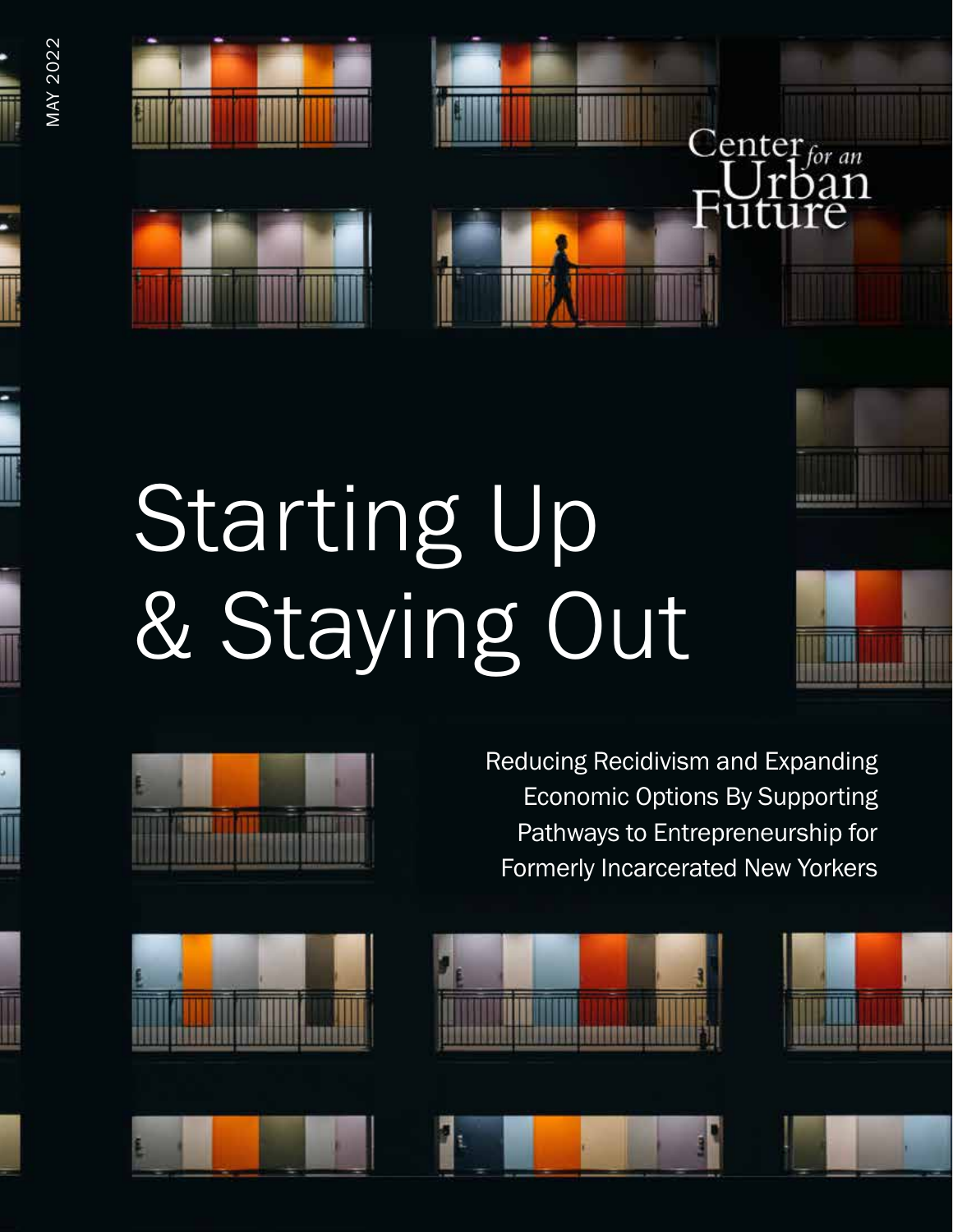# Center<sub>for an</sub><br>EUrban<br>Future

**Starting Up & Staying Out is a publication of** the Center for an Urban Future. Researched and written by Lisa Armstrong with Eli Dvorkin. Edited by Eli Dvorkin, Laird Gallagher, and Jonathan Bowles. Additional research by Grace Bristol, Sophia Klein, Melissa Lent, Mikako Murphy, Therese Rodrigues, and Charles Shaviro. Designed by Stislow Design.

**Center for an Urban Future (CUF) is a leading** New York City-based think tank that generates smart and sustainable public policies to reduce inequality, increase economic mobility, and grow the economy.

### $IPMORGAN CHASE & CO.$

Building on JPMorgan Chase's existing investments, the firm will harness its expertise in business, policy, and philanthropy and commit \$30 billion over the next five years to drive an inclusive recovery, support its employees, and break down barriers of systemic racism.

General operating support for the Center for an Urban Future has been provided by The Clark Foundation, the Bernard F. and Alva B. Gimbel Foundation, and the Altman Foundation.

EXECUTIVE DIRECTOR Jonathan Bowles

EDITORIAL & POLICY DIRECTOR Eli Dvorkin

EVENTS AND OPERATIONS MANAGER Stephanie Arevalo

EDITOR Charlotte Crowe

RESEARCH AND MULTIMEDIA SPECIALIST Melissa Lent

DATA RESEARCHER

Charles Shaviro

#### BOARD OF DIRECTORS

Gifford Miller (Chairman) Michael Connor (Vice Chair) Max Neukirchen (Treasurer) Margaret Anadu Jonathan Bowles Russell Dubner Garnesha Ezediaro Lisa Gomez Jalak Jobanputra Kyle Kimball Katy Knight Jessie Lazarus David Lebenstein Eric S. Lee Monisha Nariani Andrew Reicher John Siegal Thomas Vecchione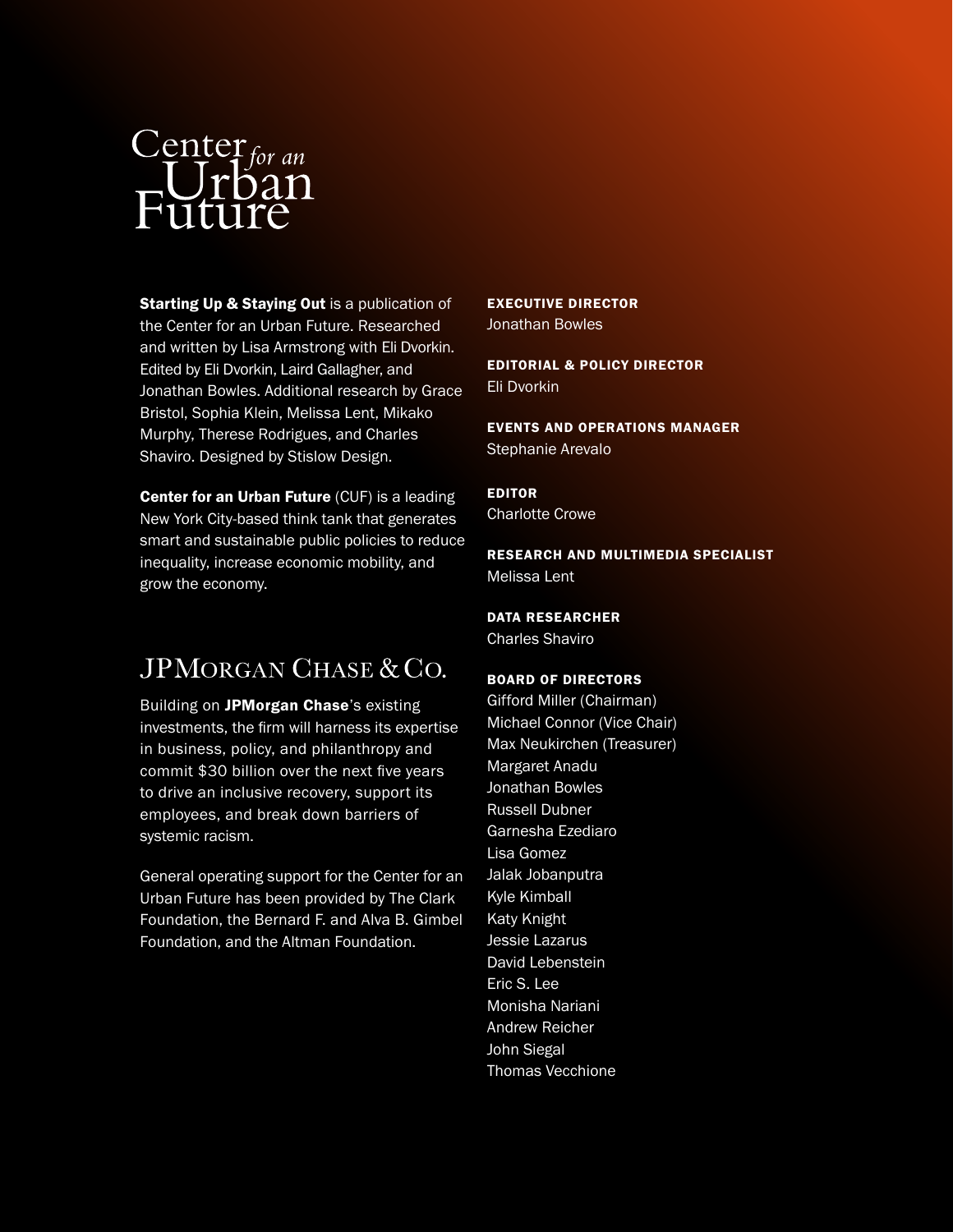## Table of Contents

#### Starting Up & Staying Out

| NYC's Current Support Systems for Reentry Entrepreneurship  10               |  |
|------------------------------------------------------------------------------|--|
| <b>Barriers to Entrepreneurship for Formerly Incarcerated New Yorkers 15</b> |  |
| Opportunities to Build Stronger Reentry Entrepreneurship Infrastructure 19   |  |
| Recommendations to Spark and Support Reentry Entrepreneurs in NYC22          |  |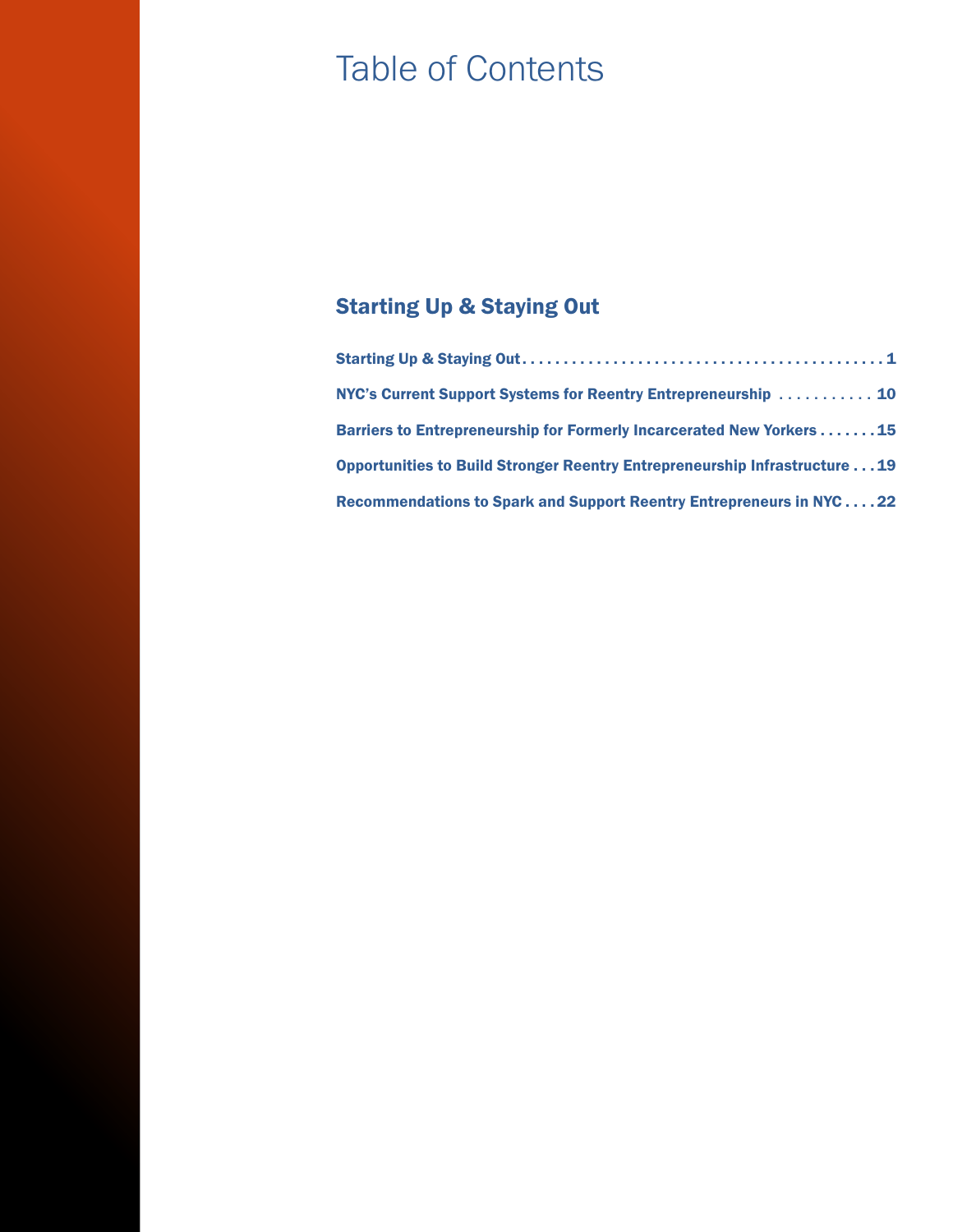

N

STARTING UP & STAYING OUT

Coss Marte, founder of fitness studio ConBody, leads an intensive exercise class.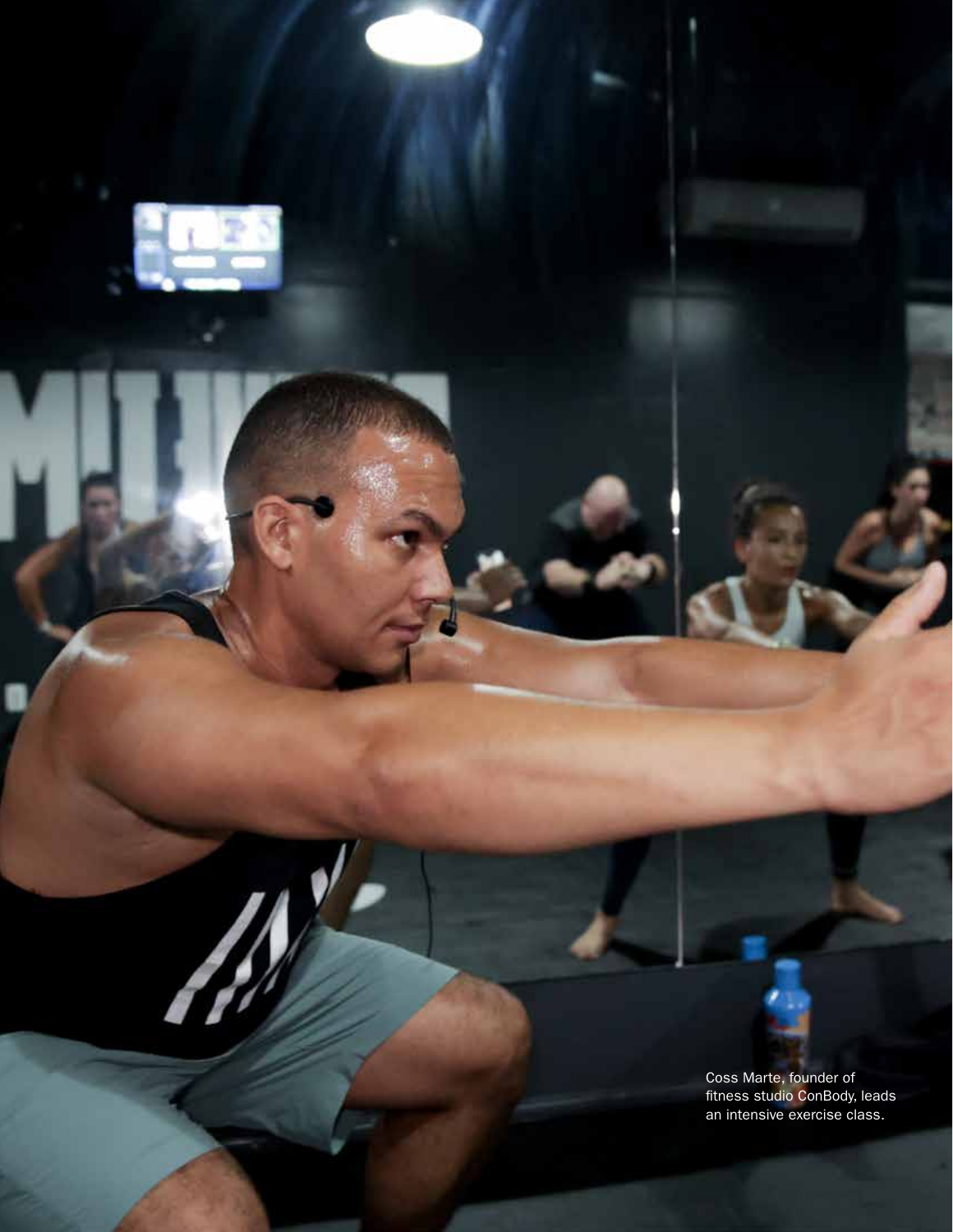## <span id="page-4-0"></span>Starting Up & Staying Out

#### FEW NEW YORKERS FACE A TOUGHER ROAD TO STABLE EMPLOYMENT TODAY THAN THOSE RETURNING FROM

a period of incarceration. Indeed, the unemployment rate among people who have been to prison is almost five times higher than among the general population. In New York City, the current rate is hovering near 7 percent, which means that an estimated 35 percent or more of the city's formerly incarcerated residents are likely unemployed.<sup>1</sup>

Given these long odds, formerly incarcerated New Yorkers are searching for other ways to generate income and entrepreneurship provides a meaningful pathway with significant room to grow. Strengthening support for reentry entrepreneurship offers policymakers one vital, yet largely untapped, opportunity to help far more returning New Yorkers succeed in reentry and beyond.

An entrepreneurial spirit already runs through the city's formerly incarcerated population. Our research shows that up to 40 percent of returning New Yorkers participating in reentry programs are interested in entrepreneurship and self-employment—as many as 5,000 would-be entrepreneurs each year—but far fewer take the leap. For those who manage to vault the initial hurdles, the impact can be transformative. Formerly incarcerated entrepreneurs outearn formerly incarcerated people who never took part in entrepreneurship, even when they seek employment. They are also 33 percent less likely to reoffend.<sup>2</sup>

Despite the power of reentry entrepreneurship to create economic opportunity and reduce recidivism, major barriers remain. These challenges extend far beyond those facing other aspiring entrepreneurs, including probation and parole conditions that make it difficult to focus on entrepreneurship, unique barriers to accessing credit as a formerly incarcerated person, shockingly high costs for essentials such as business insurance, and an overwhelming likelihood of returning on the wrong side of the digital divide.

Given the scale of these challenges, the lack of support for reentry entrepreneurship at the city and state level is striking. Just two of 50 prisons across New York State offer classes in entrepreneurship. Although nine of 24 city-funded Alternative to Incarceration (ATI) programs offer job training or employment services, none offer support for entrepreneurship. And despite the unique challenges that aspiring reentry entrepreneurs face fewer than five programs operating in New York City are designed specifically to help people transitioning back to their communities launch their own ventures, none of which receives city or state funding for entrepreneurship training.

New York City is down hundreds of thousands of jobs from its pre-pandemic peak, making now an ideal moment for the city and state to help far more returning New Yorkers generate income through entrepreneurship. Even a relatively small investment in formerly incarcerated entrepreneurs could have a significant impact. City leaders should commit to providing 2,500 formerly incarcerated individuals with entrepreneurship training over the next five years, backed by a \$2.5 million investment; launch the city's first entrepreneurship training program tailored to formerly incarcerated New Yorkers; and work with the state to expand entrepreneurial education to every correctional facility in New York.

By strengthening this vital pathway for returning New Yorkers, Mayor Eric Adams and the New York City Council could both help reduce recidivism rates for the long term and spark wealth creation in communities disproportionately affected by the long shadow of incarceration.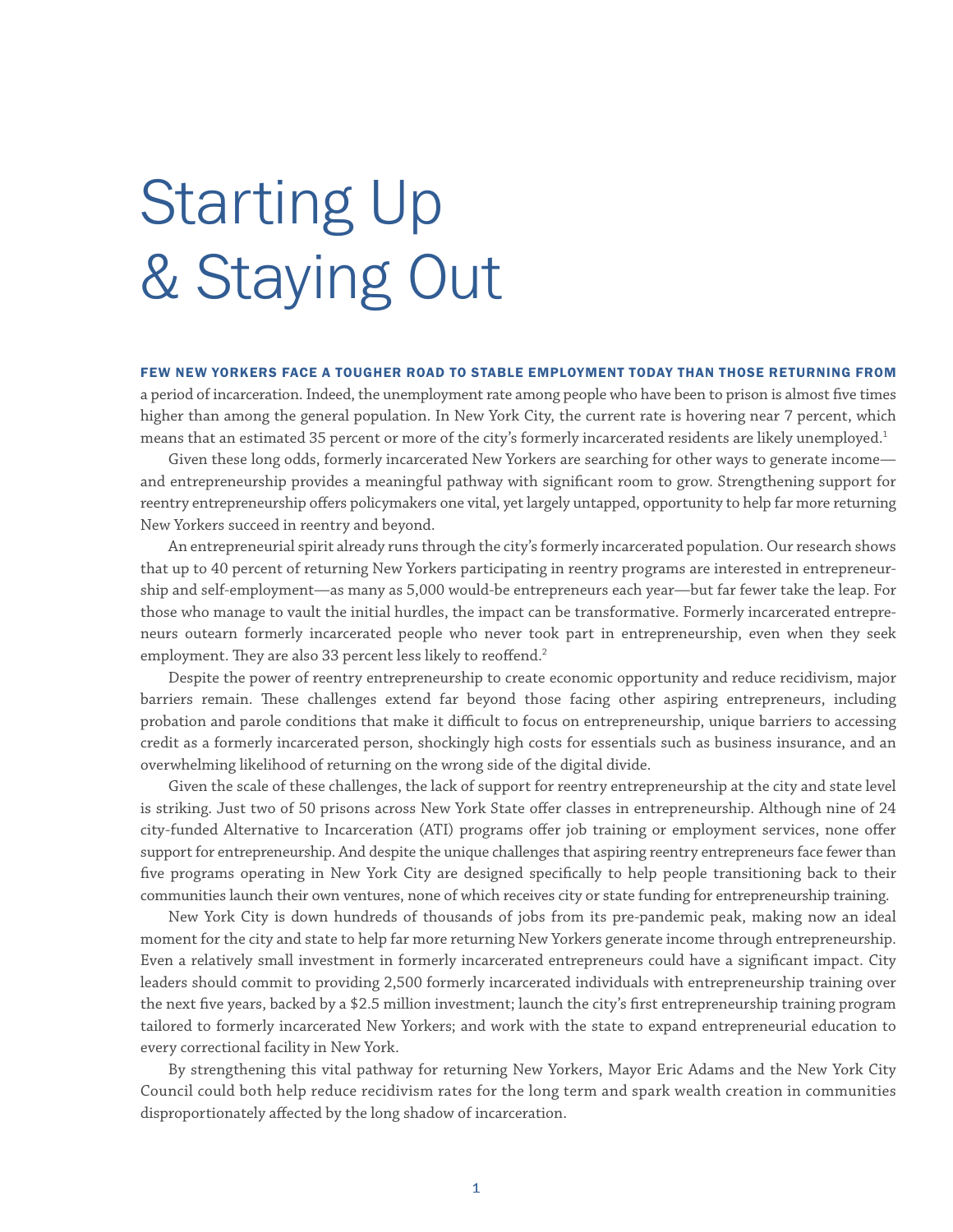Each year, approximately 10,000 New York City residents are released from state prisons and return home.<sup>3</sup> For these formerly incarcerated New Yorkers, securing a reliable source of income is a crucial first step to successfully reentering their communities and preventing recidivism—yet almost half of all formerly incarcerated people have no reported earnings during the first year after release. New Yorkers returning home face daunting job prospects even in a strong economy; however, the lasting economic damage afflicted by the pandemic has hit communities with the highest rates of incarceration especially hard.

This report, made possible by a grant from JPMorgan Chase & Co., builds on the Center for an Urban Future (CUF)'s 25 years of research about the role of entrepreneurship in creating a more inclusive economy in New York City, including the 2013 study *Launching Low-Income Entrepreneurs.* This report investigates the current state of entrepreneurship among formerly incarcerated New Yorkers and what is needed to expand the number of successful new businesses launched by New York's reentry population.

Informed by extensive data analysis and interviews with more than 40 experts in reentry, community justice, microfinance, small business development, and entrepreneurship training—including more than a dozen formerly incarcerated entrepreneurs—the study explores the opportunity to expand support for reentry entrepreneurship and ensure more of the formerly incarcerated New Yorkers who start businesses can succeed. It examines the current supports for still incarcerated aspiring entrepreneurs and for formerly incarcerated New Yorkers looking to start or grow their own business as they return to their communities. It also identifies the key obstacles preventing justiceinvolved New Yorkers from launching successful businesses, profiles best practices from other states, and advances ten concrete and achievable recommendations for how city and state policymakers, the business community, nonprofit leaders, and philanthropy can work together to expand reentry entrepreneurship and strengthen a vital pathway to economic opportunity for returning New Yorkers.

Supporting pathways to entrepreneurship for those leaving incarceration is critical to reducing recidivism and boosting long-term economic prospects—and current conditions increase the urgency to act.

Even during an economic boom, New Yorkers transitioning back into their communities after release from jail or prison face some of the toughest barriers to employment and even greater challenges accessing secure, well-paying jobs. Only 55 percent nationally report any earnings during the first 12 months following their release, and those who do earn just over \$10,000 on average.4 A bachelor's degree has become a prerequisite for the vast majority of middle-wage jobs, yet fully 41 percent of those incarcerated in New York State prisons do not have a high school diploma.<sup>5</sup> In 2019, the fifteen neighborhoods with the highest imprisonment rates had an average unemployment rate of 8 percent—twice the citywide average—and median wage and salary income of less than \$35,000 per year, more than \$8,000 below the city average.6

For New Yorkers with a history of justice involvement, the pandemic created new challenges even for those who had been able to find work. "About 40 percent of our participants who were working lost their jobs during COVID," says Jocelynne Rainey, former executive director of Getting Out and Staying Out (GOSO), a reentry organization based in East Harlem.

Because jobs are scarce in general and competition fierce for accessible jobs that pay a living wage, reentering New Yorkers often are forced to seek other ways of earning income. Many are looking to start their own business and realize a dream they've harbored for years.

Stephen Jackson, former CEO of Workshop in Business Opportunities (WIBO), an organization that offers entrepreneurship training to reentry individuals and other members of underserved communities, says that formerly incarcerated people he works with "want freedom. They want to be their own boss. They want to control how their life goes. They want to provide for their family. They want to leave a legacy for their family and build generational wealth. You could pass on a business; it's very, very, very difficult to attempt to pass on a job. There are so many options that you have when you own your destiny."

Starting a business, though, is especially difficult for New Yorkers reentering their communities after a period of incarceration. Aspiring entrepreneurs are likely to have limited or no credit, little if anything in the way of savings, and a fractured social network after time spent away from home, among other major challenges. Many formerly incarcerated entrepreneurs could overcome these challenges with the right support in place. However, our research finds that the city's infrastructure for encouraging and sustaining reentry entrepreneurship is sorely lacking.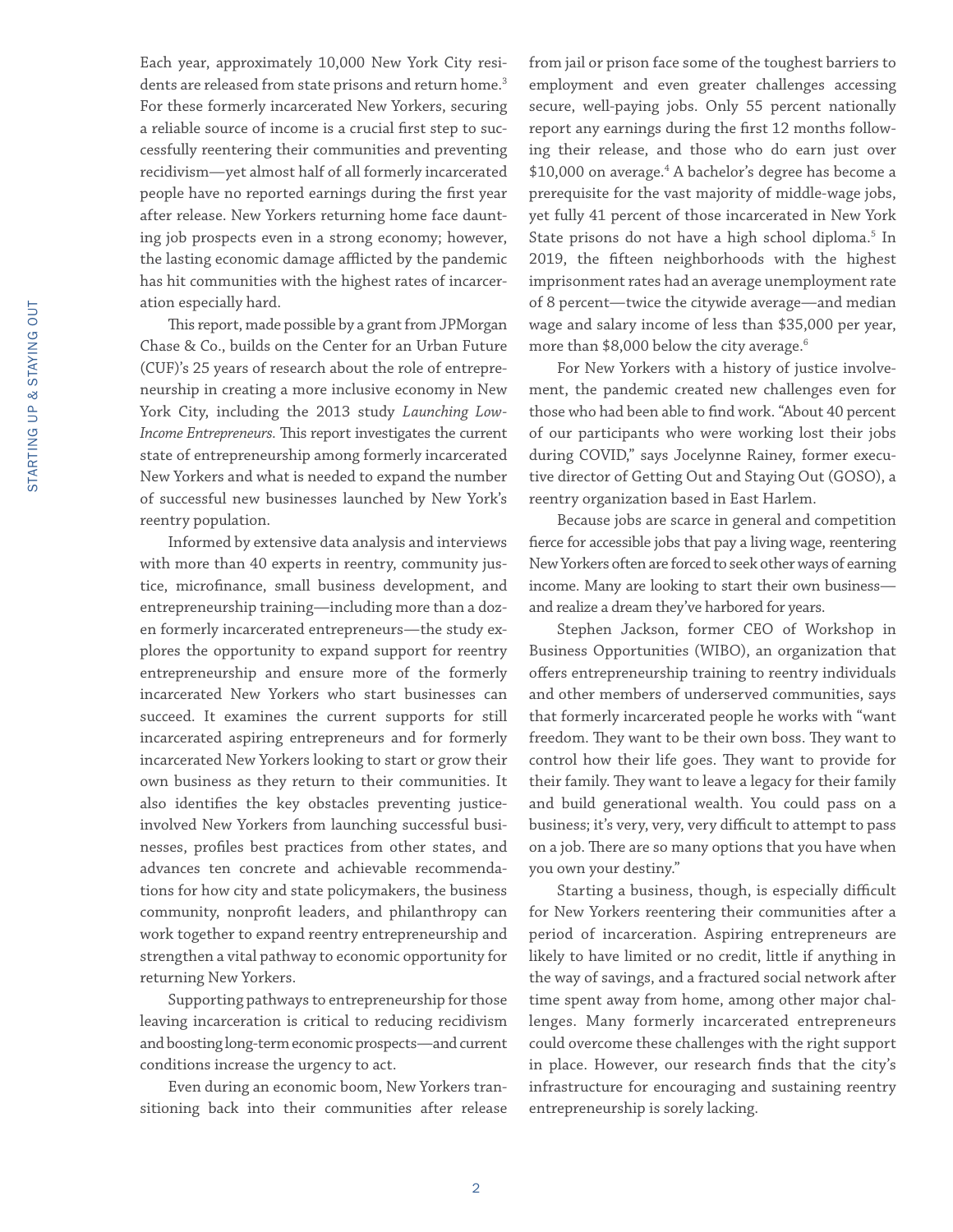Although New York City is home to a handful of organizations that provide entrepreneurship training specifically for formerly incarcerated people, there are not enough seats to meet the demand. Formal connections between reentry- and small business development–focused organizations are few, and formerly incarcerated people often do not know how to access such resources. Those interviewed for this report, both formerly incarcerated individuals and other experts, also say that the ideal time to offer entrepreneurship training is in prisons, but only two of the 50 New York State prisons—Walkill and Sing Sing Correctional Facilities—offer classes in starting a business, and both programs were partially on hold because of the pandemic. The Network for Teaching Entrepreneurship (NFTE) previously offered entrepreneurial education programs on Rikers Island, but the initiative ended in 2018. "I'd love to see it revived," says NFTE President and CEO J.D. LaRock.

In addition, although the research suggests that as many as half of all returning citizens in New York are interested in exploring entrepreneurship—roughly 5,000 people in an average year—reentry organizations with entrepreneurship programs have funding and support to offer just a few dozen slots each year.

This is a missed opportunity for New York City to support a highly sought-after pathway to economic opportunity.

The appetite for stronger entrepreneurial supports is clear to anyone who works with currently or formerly incarcerated New Yorkers. Fully one-third of all library research questions asked in prisons are variations of "How do I start my own business?" reports Diego Sandoval Hernandez, correctional services librarian at Brooklyn Public Library. "People want to make a livelihood and be independent in making that livelihood to lead their own enterprises."

Jocelynne Rainey says that about 40 percent of participants in GOSO's reentry programs want to start businesses. Formerly incarcerated entrepreneurs interviewed for this report estimate that as many as 30 to 50 percent of the people they knew behind bars were interested in entrepreneurship. However, given little to no access to training while incarcerated and far too few courses tailored to their needs available when they return to their communities, their chances to launch their own businesses—and realize the many benefits that come with entrepreneurship—are slim.

#### The pandemic-linked economic downturn may provide a unique opportunity to boost reentry entrepreneurship and plant the seeds of community wealth.

At first glance, the economic downturn due to the pandemic might seem an inopportune time to start a business. But interviews with reentry program providers and formerly incarcerated entrepreneurs reveal that the unique circumstances created by the pandemic present an important opportunity for the city to help justice-involved New Yorkers explore entrepreneurship.

Participants in GOSO's reentry program "know that it's hard out there [in the job market] for returning citizens and think that there's more opportunity for them to move towards some wealth through entrepreneurship," says Rainey. "They're really trying to take their talents and their energies into the things that they love and turn those into businesses." Many of the young men working with GOSO are starting fashion and music microenterprises during the pandemic, Rainey explains, in part because few living-wage opportunities are accessible to them.

Reentry entrepreneurship also has the potential to play a significant role in building wealth and opportunity within justice-impacted communities. Recognizing this, the Fortune Society and Columbia Business School launched an entrepreneurship training program in January 2021 for 19 formerly incarcerated clients. The idea was inspired in part by what Carolyn Githinji, formerly of the Fortune Society and now CEO at reentry training organization Refoundry, had seen during the 2008 recession, when she was assistant commissioner at the New York City Department of Small Business Services (SBS).

"One of the biggest things that came across was the need for people to have their own business. The majority of businesses I was working with were minority and women-owned, and because they hire their own, there will be a multiplier effect in their communities," Githinji says. "So when COVID hit, accompanied by an economic crisis, the idea was 'let's see how we can work with returning citizens who can become entrepreneurs.'"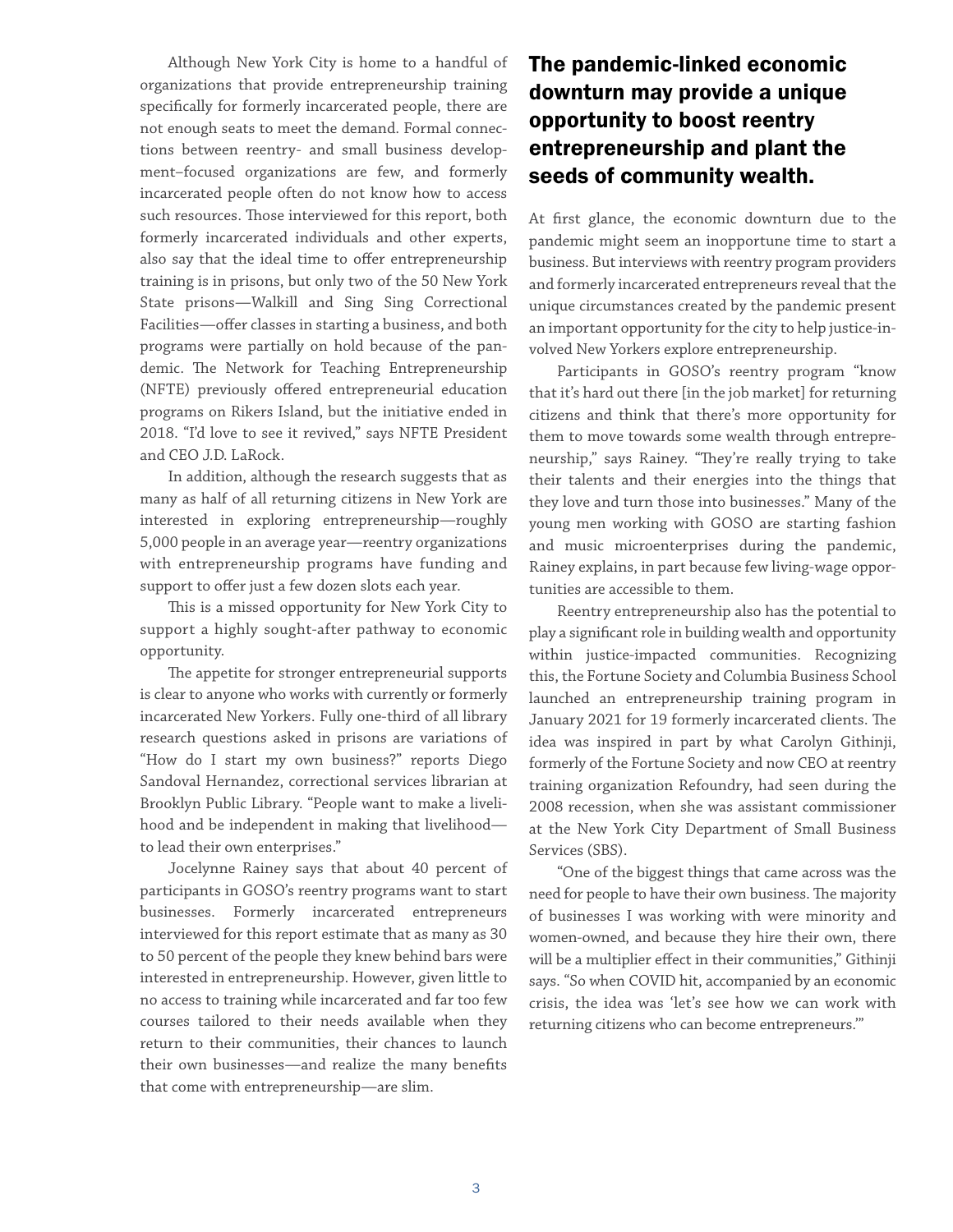#### Reentry entrepreneurship boosts long-term income, reduces recidivism, and creates wealth and opportunity in disadvantaged communities.

The value of formerly incarcerated business ownership and self-employment extends far beyond realizing dreams of being your own boss. Those who are able to launch their own ventures are more likely to find economic success than their non-entrepreneur peers.

"Formerly incarcerated people who start businesses have a higher income than those that have employment," says says Damon Phillips, former codirector of the Tamer Center for Social Enterprise at Columbia Business School. "And we know that even those who start a business that doesn't work out have a higher chance of being employed post-entrepreneurship."

As well as improving earnings and employment outcomes, entrepreneurship—and entrepreneurship training in particular—can also break cycles of justice involvement. Overall, the recidivism rate among formerly incarcerated people who have taken part in entrepreneurship is more than 30 percent lower than among their traditionally employed peers. But data from leading reentry entrepreneurship programs highlighted show that participation in entrepreneurship training reduces the likelihood of returning to prison by a far greater measure. New York State's three-year recidivism rate is 43 percent. Texas's is 40 percent. Yet that among graduates of the Texas-based Prison Entrepreneurship Program (PEP) is only 8 percent.7 Defy Ventures, which conducts entrepreneurship training classes in and out of prisons in several states including New York, has a one-year recidivism rate of 7 percent. Meanwhile, the national average is over 30 percent.<sup>8</sup>

In addition, formerly incarcerated business owners frequently hire other people who have been incarcerated, expanding career pathways in communities with high rates of justice involvement.

"Who hires who is so important," says Jordyn Lexton, outgoing executive director of Drive Change, a paid fellowship program in the culinary industry for formerly incarcerated young adults. "When your boss or mentor has a shared lived experience, and you don't have to deal or think about bias—that has huge value in creating infrastructure and community." Coss Marte, who was released from prison in 2013 and started a

New York–based personal fitness company, ConBody, in 2014 after participating in a Defy Ventures program, has hired only former prisoners. To date, ConBody has worked with more than a hundred formerly incarcerated professionals and maintained a 0 percent recidivism rate.<sup>9</sup>

Another path, social entrepreneurship, allows New Yorkers with histories of justice involvement to translate their experiences into serving, supporting, and advocating for their community. When she was released from federal prison in 2015, Topeka Sam founded the Ladies of Hope Ministries (LOHM), an organization that provides formerly incarcerated women with housing, education, entrepreneurship training, and other assistance. LOHM has enabled Sam to earn a living doing meaningful work. "Entrepreneurship is a direct pathway to economic freedom," she says.

#### Many justice-affected New Yorkers have entrepreneurial talent that can be recognized and cultivated.

Some of the entrepreneurial spirit displayed by incarcerated and formerly incarcerated people is born out of hardship. Entrepreneurship experts and formerly incarcerated New Yorkers say that those who grew up in communities with limited opportunities and resources have to figure out how to survive and find creative ways to generate income.

"Most of our men in prison … for their very survival on the street have a lot of natural skills along business lines," says Bryan Kelley, CEO of the Prison Entrepreneurship Program, who himself spent 22 years in prison. "They know about supply chains, risk management, profit margins, marketing, sales. They're also good at reading people really well. And I think they are very attuned to recognizing opportunities."

That drive and ingenuity under remarkable constraints reflects the mindset that Tommy Safian tried to instill in trainees at Refoundry, an organization he cofounded, which teaches furniture-making entrepreneurship to formerly incarcerated New Yorkers. "Where other people might see barriers, entrepreneurship lets you see opportunities," Safian says.

Colin Absolam, who was released from prison in February 2020, met many aspiring entrepreneurs during his time behind bars. "You have people who take soaps, regular state soap, and craft them into statues and ornaments," he says. "Many individuals take the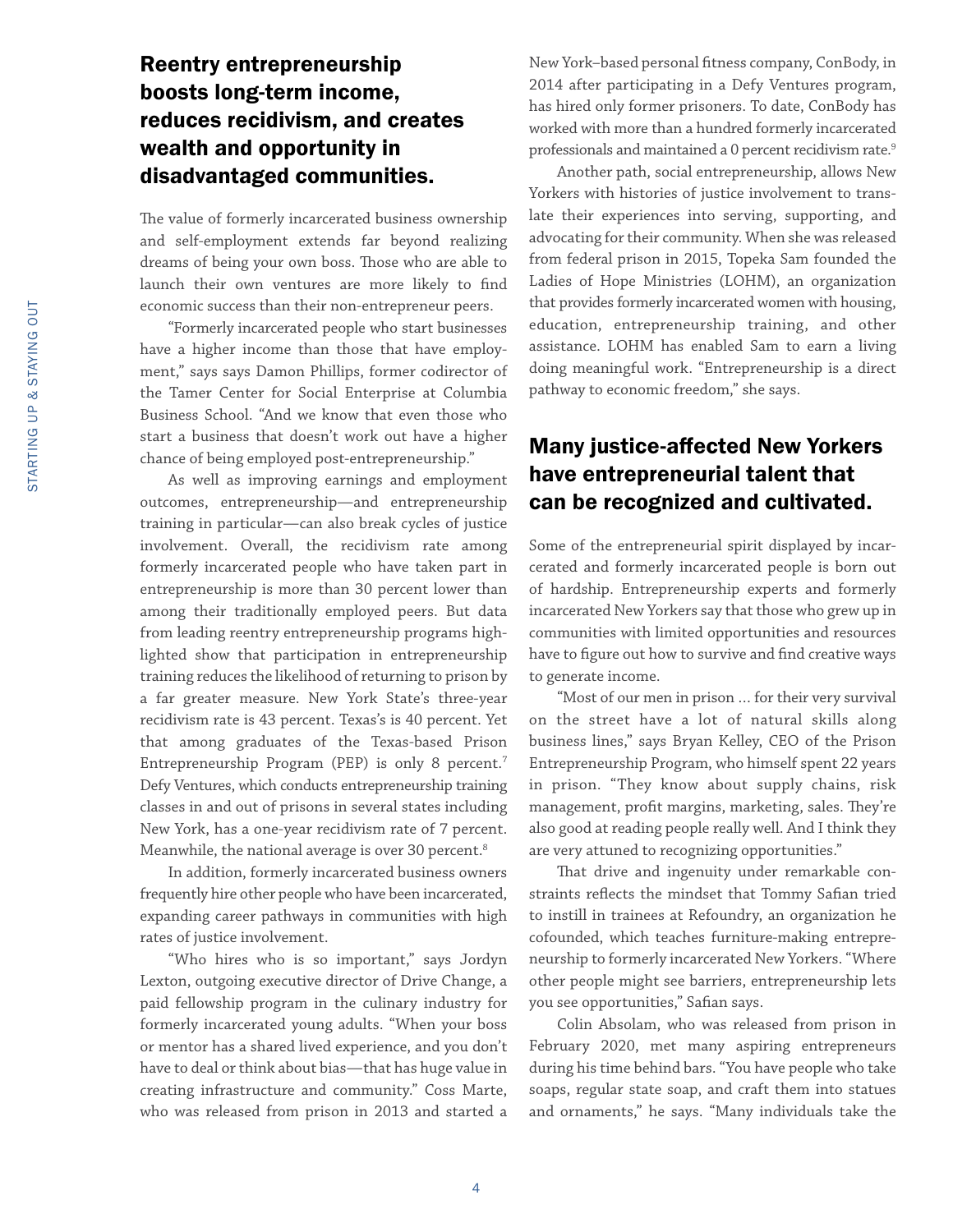potato chip bags and cut them into strips and fold them and bend them to make jewelry boxes or make baby shoes, photo frames." These men sell their crafted items to others in the facility. One man at a New York State prison sold lollipops and used the money he earned to pay someone on the outside to set up a computer with recording software and hip-hop beats. Men incarcerated in facilities around New York State would call and rap over the beats, and the tracks were then converted to mixtapes that were sold on the street.

#### Significant barriers prevent reentering New Yorkers from realizing their talents and developing successful businesses.

#### 1. Probation and parole conditions limit returning New Yorkers' economic options, especially entrepreneurship.

Although people who have been incarcerated may have the creativity, drive, and savviness that make them natural entrepreneurs, parole and probation conditions make it nearly impossible to pursue entrepreneurship. "When I came home [from prison], I knew I was going to start an organization," says Topeka Sam of LOHM. "The barriers initially were federal supervision and overall probation because you're told to get a job, but starting a business is not getting a job. I had to write a letter to the judge, get a lawyer. I had to fight to build up my organization because that's not supported."

Curfews and other parole restrictions and forms of supervision also make it difficult for people not just to work, but also to build their businesses. "The term entrepreneur implies someone who can create things out of nothing," says Christopher Watler, chief external affairs officer at the Center for Employment Opportunities. "But when you're on probation or parole, you literally cannot leave a geographic area, so there's already a built-in restriction on your ability of movement."

#### 2. Justice-involved entrepreneurs experience uniquely steep barriers to access financing.

Across more than a dozen interviews with formerly incarcerated entrepreneurs and organizations focused on reentry entrepreneurship, the most frequently reported barrier was access to capital. When it comes to starting a business, the reentry population "already

### Only 2 of 50 New York State prisons offer classes in starting a business.

begins at a disadvantage, because they don't have access to financial products, they don't have access to technical expertise, and they don't have access to capital," Watler says.

Multiple formerly incarcerated entrepreneurs recounted being denied loans because of their criminal record. "Have you been convicted of a crime? That was the question, and it automatically disqualified me," says Topeka Sam. For instance, the U.S. Small Business Administration (SBA) generally excludes business owners who are on probation or parole from eligibility for loans, and requires applications to be "of good character"—a standard that can disqualify justice-involved borrowers regardless of their current circumstances.

Even though Coss Marte was making money providing the physical training that would become ConBody, he struggled to scale up his business. "I came home and started training people right away. But it was not enough to go full time," Marte says. "The biggest issue is having no financial backing. Going to banks, I was discriminated against. I remember when I was trying to fill out an application to get a loan, they asked me if I was convicted of a felony."

#### 3. Reentering New Yorkers find themselves on the wrong side of the digital skills divide, which has consequences for business formation and entrepreneurial success.

After years behind bars, many reentering New Yorkers are returning to an economic landscape transformed by technology—but without the digital skills they need to succeed. When it comes to entrepreneurship, the digital divide sets back formerly incarcerated New Yorkers in multiple ways. These include limiting access to the social services that can help lay a foundation of stability for pursuing entrepreneurship; preventing aspiring entrepreneurs from learning about and applying to existing business assistance programs; and making it difficult to tap into business opportunities through digital marketplaces, social media, and ecommerce.

"People are coming home without knowing how to use a computer or access the Internet," confirms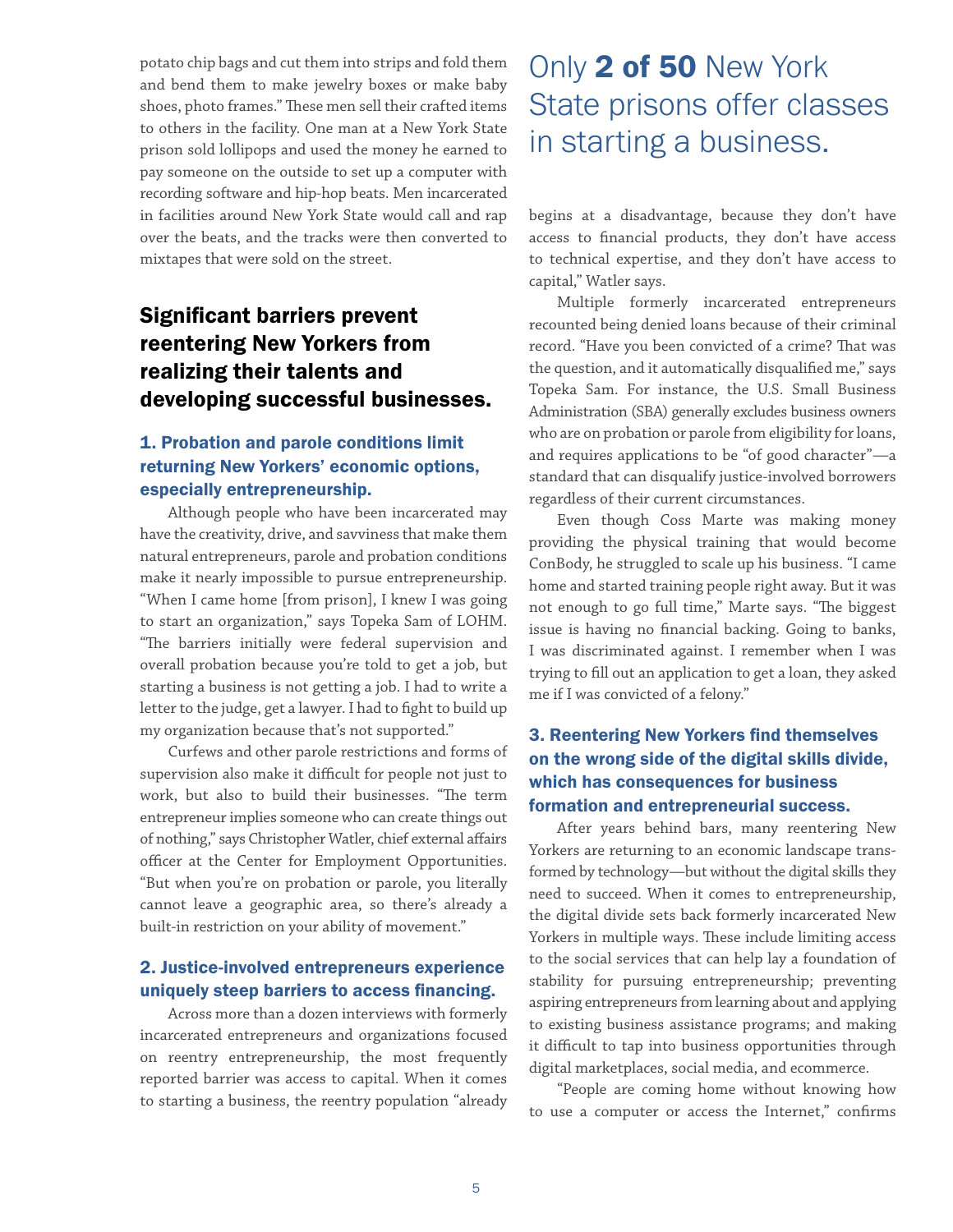Jeanette Pineiro, executive director of Defy Ventures program in New York, New Jersey, and Connecticut. "There's a lot of fear involved with overcoming those basic hurdles before they can even think about their entrepreneurial idea."

When Edward Brown was released in March 2020 after 24 years in New York State prisons and returned home to New York City, he did not have a birth certificate or social security card necessary to get a state ID—a fundamental prerequisite for a job or a business venture—and struggled to navigate these challenges without basic computer skills.

"I'm actually lost because I'm so behind on technology," he explains.

#### 4. Formerly incarcerated entrepreneurs must overcome higher than usual administrative costs and barriers to forming their business.

The start-up costs and administrative hurdles associated with launching a business are also heightened for New Yorkers with a criminal history.

Across several interviews, formerly incarcerated entrepreneurs and organizations that support them report regularly having to pay much higher business insurance premiums, if they were even able to qualify. Coss Marte says that because of his conviction history he was quoted business insurance rates of \$30,000 a month—an astronomical sum for a small personal training business—and initially had to forgo coverage.

It's not just the costs that can be prohibitive. For many formerly incarcerated New Yorkers, obtaining an occupational license can prove challenging even when the fees are modest. That's because dozens of New York State occupational licenses—from barbers and security guards to childcare workers and ride-hailing drivers have a "good moral character" requirement or mandatory criminal record disclosure that gives agencies the discretion to deny licenses to people with a conviction and creates a psychological and administrative barrier for formerly incarcerated applicants.

#### 5. Formerly incarcerated New Yorkers face challenges accessing basic needs after release—a prerequisite to any entrepreneurial venture.

New Yorkers transitioning from prison face numerous barriers—not just with things that any would-be entrepreneur would have to contend with, such as creating a business plan and finding funding, but with

basic needs. Our research found that many New Yorkers are released from prison without access to stable housing, with few options for mental or physical health care, and with an immediate need to earn income—all of which inhibit New Yorkers in reentry from pursuing entrepreneurship. Formerly incarcerated individuals are ten times more likely to experience homelessness than the general population and are most likely to be homeless shortly after release.10 Some individuals are released without even the basic identification they need to access benefits or pursue employment, much less form an LLC.

#### Lacking support infrastructure limits options for helping aspiring reentry entrepreneurs.

#### 6. Few reentry services providers have the funding or support to integrate entrepreneurial education into their programming.

When it comes to helping New Yorkers transitioning back to their communities find economic stability, most reentry support organizations are rightly focused on accessing stable employment. But organization leaders are eager to expand entrepreneurial education and connect it with other skills-building and workforce development initiatives. However, few organizations today have programs designed to provide aspiring reentry entrepreneurs with technical assistance or to help returning citizens develop business plans, register an LLC, apply for loans, or scale up an existing venture.

This is in part because of limitations on federal Workforce Innovation and Opportunity Act dollars, which inhibit workforce organizations from building and expanding programs to support entrepreneurship by barring direct financial assistance start-up costs. To fill the void, every organization interviewed cited private donations as the principal or sole source of funding for reentry entrepreneurship programs—rather than city, state, or federal funding.

#### 7. Local small business and entrepreneurship assistance organizations are well positioned to help but need support to do so.

New York City is home to a number of local small business assistance and microfinance institutions that are uniquely capable of helping aspiring entrepreneurs from underserved backgrounds to build credit and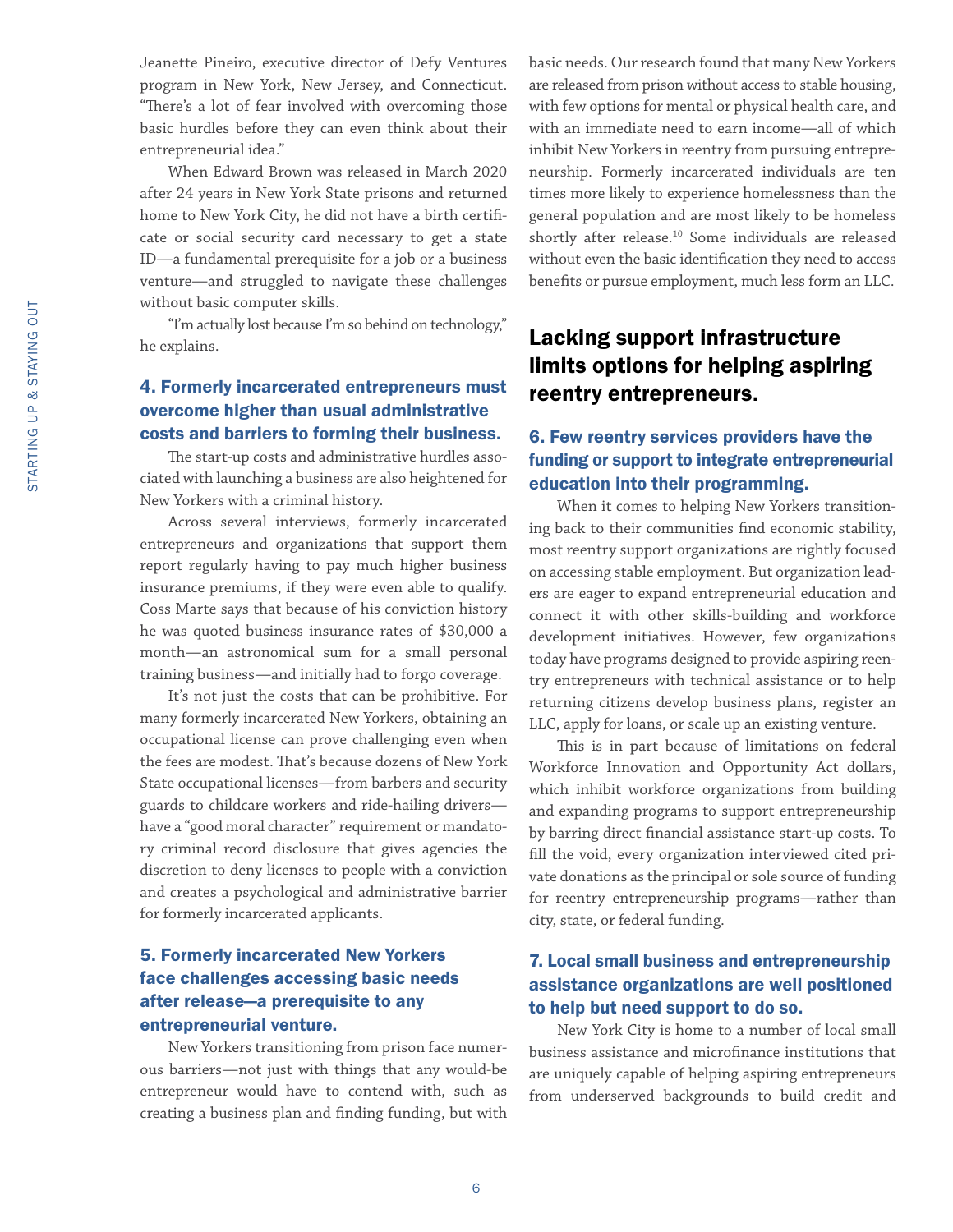access financial products. Few of these organizations, however, have the resources to partner with reentryfocused organizations or build programs for formerly incarcerated clients. As a result, one of the city's strongest assets in helping low-income New Yorkers develop business ideas and launch them has yet to be tapped. In most cases, these organizations are not tracking whether formerly incarcerated individuals are accessing their services, making it difficult to establish the case for more direct support.

"Until you asked this question," the leader of a small business development organization based in a neighborhood with one of the city's highest incarceration rates says, "I didn't realize that we don't track reentry entrepreneurs at our center. We are funded by the SBA and New York State so we track the metrics that they require."

To the city's credit, focus on supporting reentry under the de Blasio administration has increased, including a commitment to provide reentry services to everyone held in city jails.<sup>11</sup> But despite ample evidence for the additional benefits of entrepreneurial education in boosting income and reducing recidivism, helping justice-involved New Yorkers start businesses has not been part of the city's strategy so far.

Although 9 of 24 city-funded Alternative to Incarceration programs offer job training or employment services, none offer support for entrepreneurship.<sup>12</sup> Still, Anna Calabrese, former executive director of reentry initiatives at the Mayor's Office of Criminal Justice's (MOCJ), says that the city is interested in exploring ways to better support justice-involved aspiring entrepreneurs. MOCJ works with ten organizations, including Housing Works and the Osborne Association, through its job placement program Jails to Jobs. Calabrese explains that the goal is to partner with other organizations, including those that focus on entrepreneurship training and support. But seizing on this opportunity will almost certainly fall to the incoming administration and the next New York City Council.

Launching a business is challenging for anyone, especially those transitioning back to their communities after serving time. Nearly half of all New York businesses fail in the first five years.<sup>13</sup> A criminal conviction, however, need not prevent returning New Yorkers with passion, drive, and a dream from realizing their goals of launching their own venture, seizing control of their economic future, and building generational wealth.

Now is the moment to reimagine New York's support infrastructure for aspiring reentry entrepreneursand help far more of the thousands of formerly incarcerated New Yorkers returning to their communities each year to pursue and succeed in entrepreneurial ventures.

Although the path to entrepreneurial success is steep, New York City and New York State could do a great deal right away to expanding access to this crucial pathway to economic opportunity for some of the New York's most vulnerable residents.

To start, New York's political leaders should set an ambitious yet achievable target of providing 2,500 formerly incarcerated individuals with entrepreneurship training over the next five years, backed by a \$2.5 million investment.

To achieve this goal, Mayor Eric Adams and the City Council should work to fund and support the integration of entrepreneurial education and technical business assistance into city-funded reentry services, including Alternative to Incarceration programs and Jails to Jobs services. City leaders should also pass legislation currently in committee that would require SBS to create an entrepreneurship training program for formerly incarcerated New Yorkers. Further, city officials should bring together reentry service providers and business assistance organizations operating in justice-affected communities to launch a city-funded business incubator and accelerator specifically designed for reentry entrepreneurs.

At the state level, New York's governor should work with leading entrepreneurship training providers to greatly expand in-prison programming throughout the Department of Correction and Custodial Services (DOCCS) system and ensure that incarcerated aspiring entrepreneurs have access to entrepreneurial education when it has the greatest impact. State leaders should pass legislation to automatically seal and expunge criminal records when an individual becomes eligible, such as the Clean Slate bills under consideration in the State Legislature.

This report elevates the overlooked potential of reentry entrepreneurship, reveals the barriers preventing countless returning citizens from finding success through business ownership, and outlines the ways state and city government, nonprofit organizations, financial institutions, and philanthropy can provide better reentry support, open entrepreneurship training up to more people both inside and outside correctional facilities, and build the infrastructure that would enable formerly incarcerated entrepreneurs to thrive.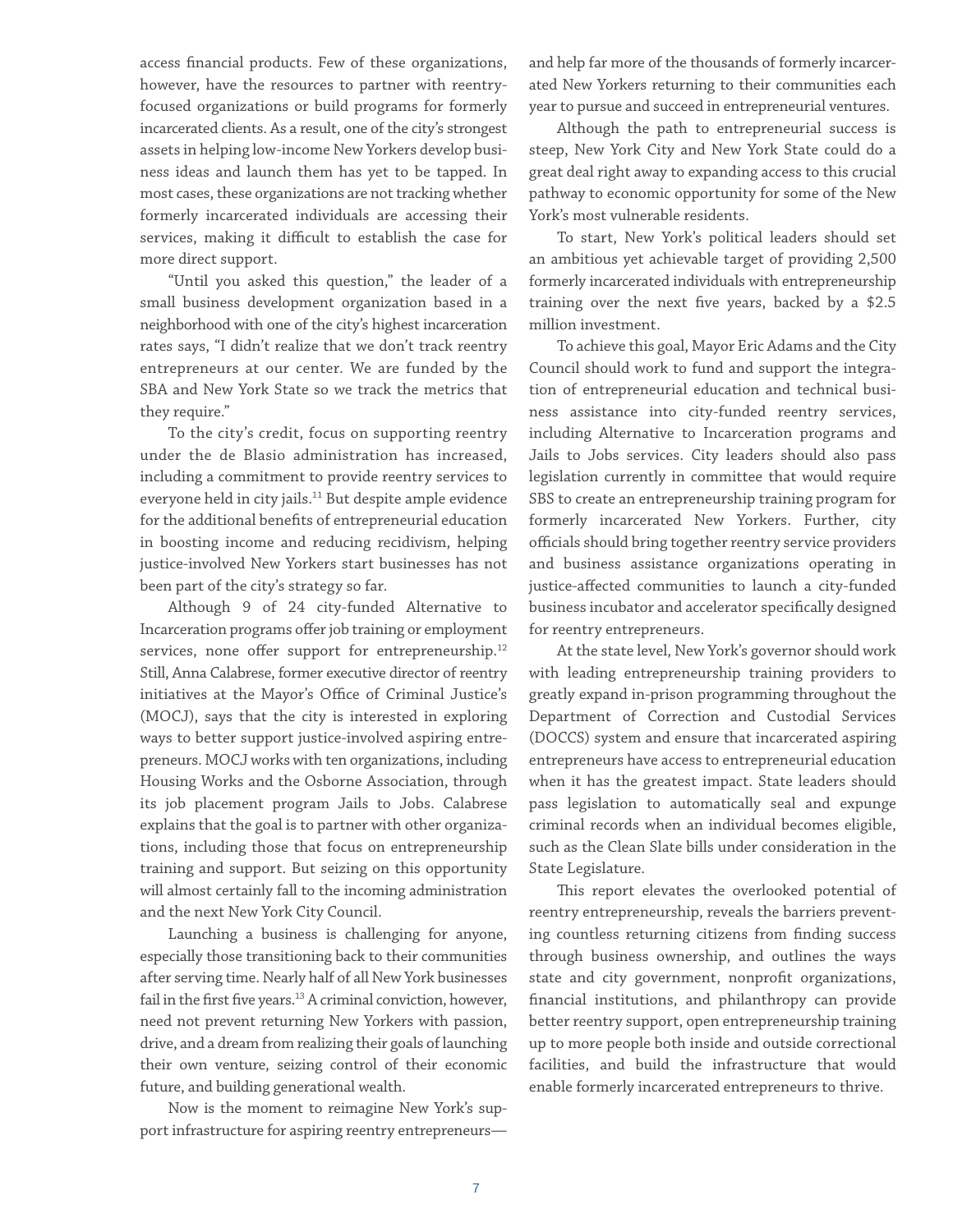## "Determine Your Destiny"

With hard work, entrepreneurial education, and hands-on support, formerly incarcerated entrepreneurs are starting and growing businesses.

#### Coss Marte / ConBody

Lower East Sider Coss Marte came up with the idea for his fitness company, ConBody, while in solitary confinement. When he was released in 2013, he applied for 100 jobs and was denied each on the basis of his incarceration history. He started working with his uncle's housekeeping business but also used the time to develop ConBody. "I started going up to everybody in the neighborhood. My first client was my mom, then old drug dealers that I know from back in the day and people from the neighborhood that I knew for so long," Marte explains. He eventually received funding about \$10,000—after going through Defy Ventures' entrepreneurship program. To date, Marte says, ConBody has trained more than fifty thousand people and hired 48 formerly incarcerated people. He has even kept his business going throughout the pandemic by training people in a neighborhood park.

#### **Topeka Sam** / The Ladies of Hope Ministries

Topeka Sam comes from a family of entrepreneurs and was a business owner herself before she was incarcerated. When she was released, however, she could not open the franchise she'd hoped to purchase or get a loan because of her record. She decided to turn to social entrepreneurship, starting a nonprofit to help other formerly incarcerated women by providing housing, as well as classes to train them to be entrepreneurs themselves. LOHM recently partnered with Mama Glow, a global maternal health company, to offer a virtual doula training program for formerly incarcerated women. Graduates will work in traditional birthing centers as well as prisons and jails.

#### Alessandro Arguello / About the Stitch

An artist at heart, Alessandro Arguello was hoping to find a job in the fashion industry, but his incarceration record made it difficult to find any job at all. He then went to an organization that assists formerly incarcerated people but says the jobs they found him were mostly for manual labor. "If you want to get involved in the creative fields or something like that, those were really closed," Arguello says. One day, in looking for jobs online he stumbled on an ad in Craigslist: "Are you formerly incarcerated? Would you like to be an entrepreneur?" The ad was from Defy Ventures. Arguello enrolled in their program and won about \$15,000 in start-up funds through their business plan competitions. This allowed him to launch About the Stitch, a custom tailoring and alterations business based in the Garment District.

#### Frederick Hutson / Pigeonly

Brooklyn-born Frederick Hutson knew that finding a job when he was released from prison would be difficult in part because it was during a recession. "[Prison case workers] were telling me my best bet would be either to use a shovel or flip burgers," he relates. "They would say, 'Don't put your hopes too high, because the way the world is there's plenty of people who don't have the stain that you have looking for employment, so you're going to be the last resort.'" Hutson decided then to pursue entrepreneurship. He used his time in a halfway house as an incubator to create a system for people to send a photo to loved ones in prison. That business idea eventually became Pigeonly, an app that to date has allowed 1.5 million people on the outside to send letters and photos to people in prison.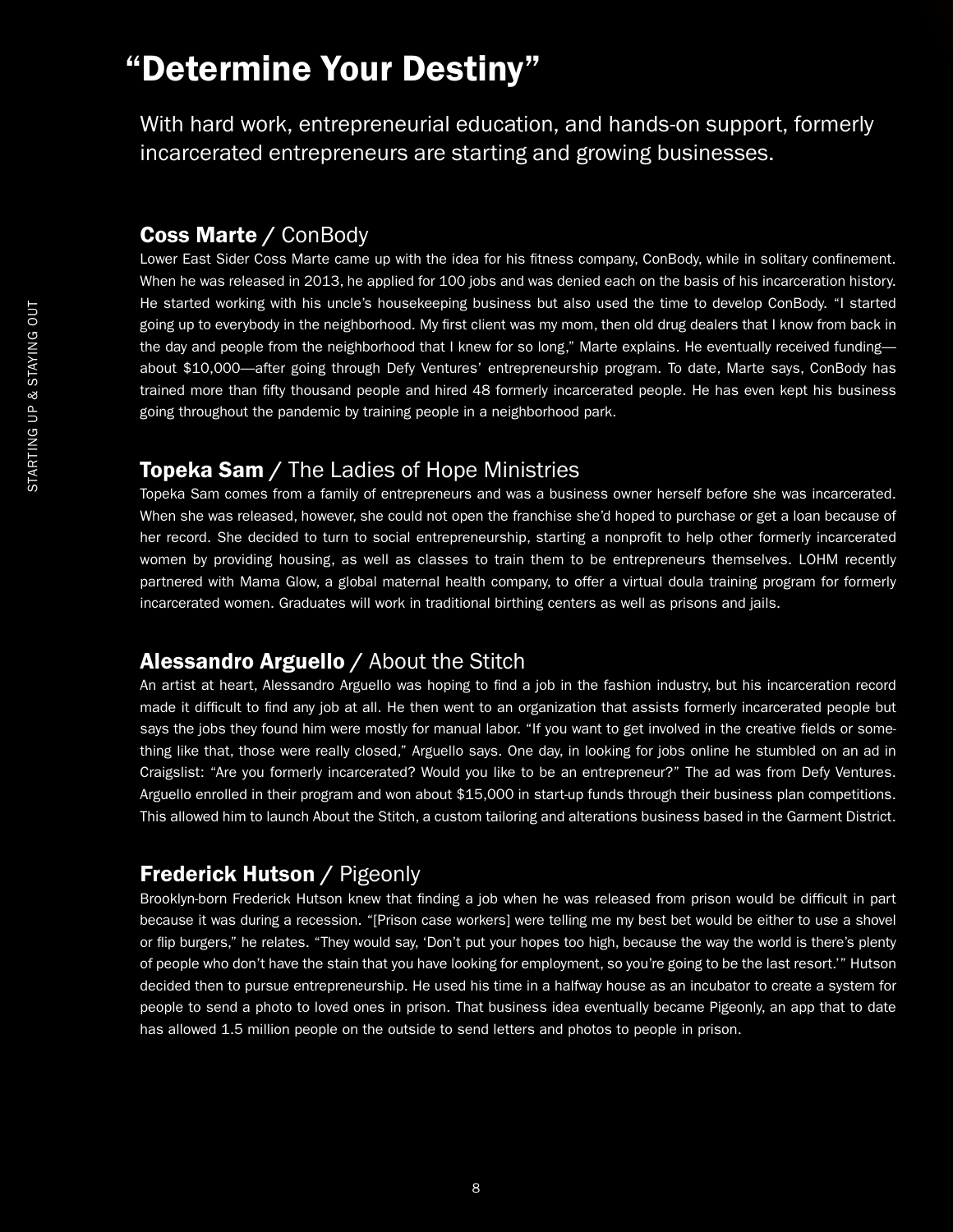

The LOHM staff sit down with Naquaisia Pollard, former resident of their co-living space Hope House, to discuss renovations on the house.

#### Lorenzo Stewart / VOW Transportation

Lorenzo Stewart has had to use a wheelchair since he was shot and paralyzed when he was fifteen. He came up with the idea for VOW, a transportation service for people with disabilities, based on his lived experience. He couldn't find a job when he was released from prison but enrolled in the inaugural class of Aspire to Entrepreneurship, a program run by the Department of Small and Local Business in Washington, DC. Stewart says he used the skills he had learned when he started selling drugs at fourteen. He had studied the market to determine what product people in his community wanted and saved his money so that he could continue to buy more and ultimately pay others to sell drugs. "That was my beginning of entrepreneurship," he explains. Stewart started VOW with three vans purchased with assistance from a mentor he met through Aspire. His first contract was with a city agency, for about \$100,000. In November 2020, he signed another government contract for \$1.5 million.

#### Colin Absolam

Colin Absolam was released from New York State prison in February 2020 and participated in an entrepreneurship program run by the Fortune Society and Columbia Business School at the beginning of 2021. He has a few business ideas, including a media company that would produce graphic novels and video games based on characters he developed during his time in prison. "Having your own business allows you to determine your destiny, in a sense," he explains. "But it's going to take a lot more than just this class [to start a business]. It's going to take a lot of time. It's going to take a lot of investment." Entrepreneurship programs should be offered in correctional facilities, he says. He, for example, had too much to focus on—finding housing and working, for instance—to participate fully in the Fortune Society/Columbia Business School program. "The sooner individuals have access to this type of information and this type of course and training, the better it will be."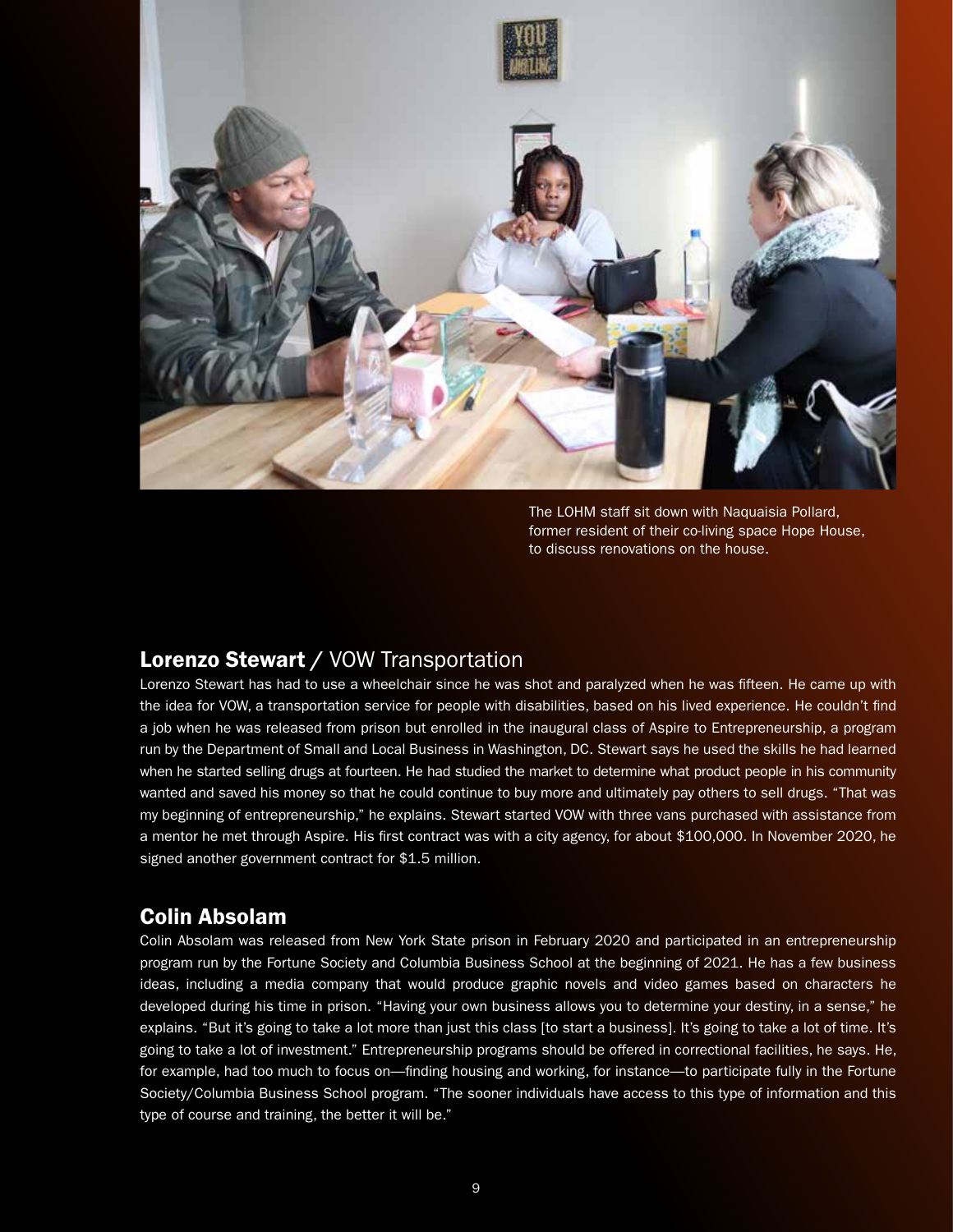## <span id="page-13-0"></span>NYC's Current Support Systems for Reentry Entrepreneurship

#### OVER THE PAST DECADE, SEVERAL ORGANIZATIONS,

including Defy Ventures, Refoundry, and WIBO, have developed programs to help formerly incarcerated New Yorkers build successful businesses. A number of similar model programs have been established in other states, including the Prison Entrepreneurship Program in Texas and Inmates to Entrepreneurs in North Carolina, and nationally, such as Reentry Ventures, which provides entrepreneurship training mainly for people in and returning from New Jersey state correctional facilities.

Some organizations, such as Refoundry, work with returning individuals who are interested in entrepreneurship, assisting with practical steps such as building a team, registering a business, and securing funding. Defy Ventures, which operates in six states in addition to New York, has both an in-prison program, CEO of Your New Life (CEO YNL), as well as post-incarceration business development and incubator programs.

Formerly incarcerated entrepreneurs say that the most helpful of these programs are those that last at least a year and that provide not just ongoing mentoring and support for business development, but also wraparound services for basic needs, including assistance with finding a job, securing housing, and getting a state ID. Tracey Syphax, cofounder of the entrepreneurship training program Reentry Ventures and founder of From the Block to the Boardroom, says that it is difficult to train someone and have them focus if they're concerned about where they're going to live and how they're going to eat.

Defy Ventures' postrelease program is designed to first establish this stability before participants move on to working on their business ideas. Program managers assist with finding housing and preparing participants for employment by giving resume-writing workshops and mock interviews. Defy Ventures also connects people with companies that hire formerly incarcerated people. In addition, it teaches basic personal finance, including how to open a bank account and build good credit. Participants are also given Google Chromebooks. Jeanette Pineiro of Defy Tri-State says the organization is partnering with Google to offer digital literacy education.

"This all happens for about the first six months that somebody is home. So we don't even really talk about business yet. Because you can't start your business if you don't have a place to live, if you don't have wifi, if you don't know how to use your computer, you don't have a job or anything like that," Pineiro explains. "So that is what we want to make sure we focus on first. Then if somebody says, 'Okay, great, I have everything that I need right now, I want to start a business, I want to work on the business idea that I was working on when I did the program inside,' great, we have an entrepreneurship pathway for you."

As of 2018, Defy had helped launch 143 businesses nationally, including ConBody, Coss Marte's bodyweight fitness business. Marte says that the roughly \$10,000 he won through Defy business plan and investor pitch competitions enabled him to incorporate his business and buy a computer. Unable to access traditional financing because of his criminal record, Marte credits the grants with helping him transform his informal though already lucrative—fitness classes into a successful, formal venture.

#### The most effective reentry entrepreneurship programs begin in prison.

Because of the general challenges that reentry brings, the ideal time to start entrepreneurship training is in prison. Once people are released, finding housing and a job, reconnecting with loved ones, and for those who have served long sentences, navigating a drastically changed world, can make it difficult to focus fully on entrepreneurship training or building a business.

Although the number of entrepreneurship program slots in state correctional facilities has grown in recent years, programming is still available in only two of New York's fifty correctional facilities: one at Wallkill run in collaboration with Defy Ventures, and another at Sing Sing run by Columbia Business School.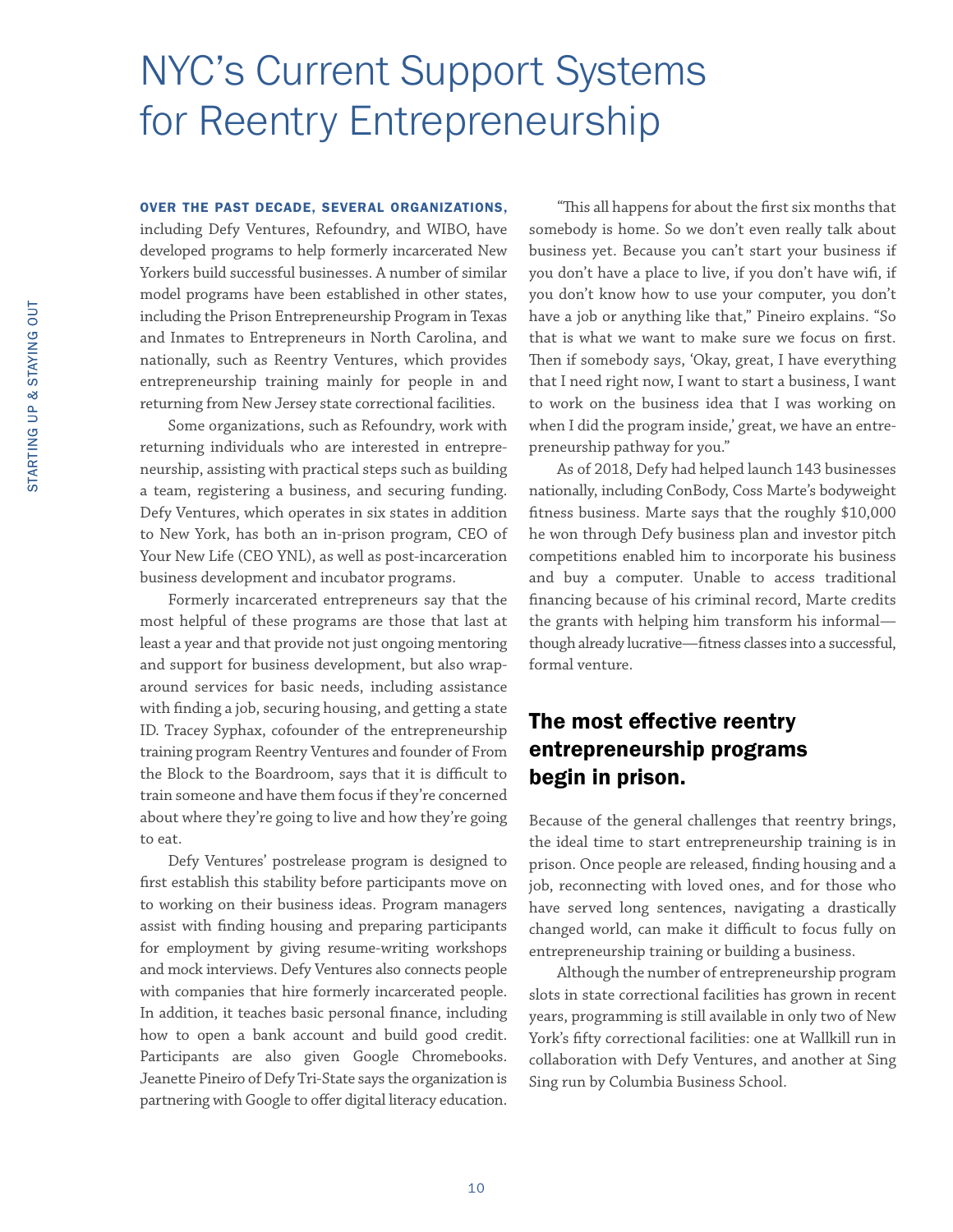The program at Sing Sing started in 2019 with approximately 50 participants and was put on hold in March 2020 when the prison was closed to visitors because of the pandemic. Defy Ventures' in-prison programming in New York started in 2015 at both Greene and Wallkill Correctional Facilities. According to DOCCS, over the past five and a half years, more than two hundred people have participated in the Wallkill program and approximately 72 have graduated from it. DOCCS reports that Woodbourne Correctional Facility and Queensboro Correctional Facility recently inquired about the Defy Ventures program, following a proposal from Defy Ventures. Pineiro says that Taconic Correctional Facility, a women's prison in Bedford Hills, is also interested in offering Defy's entrepreneurship training program.

As with the Defy Ventures program, Columbia's three-part course starts with building a foundation, including an introduction to personal finance and basic business concepts. Jermaine Archer began the Columbia Business School entrepreneurship training program at Sing Sing in 2019 and says he had never received that kind of instruction in personal finance growing up in the Flatbush section of Brooklyn.

"It was very helpful in the sense that I learned things that average people are taught every day that we are not. And when I say we, I mean poor people, minorities, you know, Black, Latinx—we don't get this type of education. I was never taught how to balance a checkbook. I was never taught about APR. I was never taught how to pick a credit card and how to open up a bank account."

Archer says he also learned ways to translate things he already knew how to do from being on the streets into the language he needs to discuss his business idea with investors. "We had entrepreneurship in us, we just did it in illegal ways," he explains. "What we didn't understand were certain words like supply and demand, economies of scale. They taught us the vernacular, they taught us the language of business. So I realized, 'Oh, I was doing that when I was hustling. I just didn't know what it was called.' So now, I know how to use the language when I'm in a room with somebody, when I'm talking to people who are possible investors or funders."

New York's public colleges and universities, which already operate in more than half of New York State's correctional facilities, have the potential to play a larger role in providing access to business and entrepreneurship training, notably through the recent expansion of Second Chance Pell Grants. In 2020, the federal

government fully reinstated federal Pell Grants for all incarcerated individuals, ensuring equitable access to postsecondary education for individuals in prison. North Country Community College, which took part in the U.S. Department of Education's Second Chance Pell Pilot program beginning in 2016, offers an associate of applied arts in entrepreneurship management to New Yorkers incarcerated in two nearby prisons, Bare Hill and Franklin.14 With Second Chance Pell expanding to include three additional State University of New York (SUNY) schools and three City University of New York (CUNY) schools (Borough of Manhattan and Hostos Community Colleges and John Jay College of Criminal Justice), a major opportunity is on the horizon for city and state policymakers to provide incarcerated New Yorkers with low- or no-cost access to credit-bearing courses in business and entrepreneurship.15

#### Demand for entrepreneurship training among New York's justice-affected population far exceeds the capacity of existing programs.

Demand for both in-prison and reentry entrepreneurship training programs is high, and simply not enough spots are available to meet the needs of the population, especially in terms of in-prison training. Of the approximately 30,800 people incarcerated in the fifty New York State prisons, only the roughly 100 accepted into the programs at Sing Sing and Wallkill have access to this kind of programming at any given time. The Columbia Business School program at Sing Sing had more than 200 applicants for fifty spots. Columbia also runs a coding program at Sing Sing, Justice Through

Among the roughly 30,800 people incarcerated in New York State prisons, only **about 100** are enrolled in entrepreneurial education programs.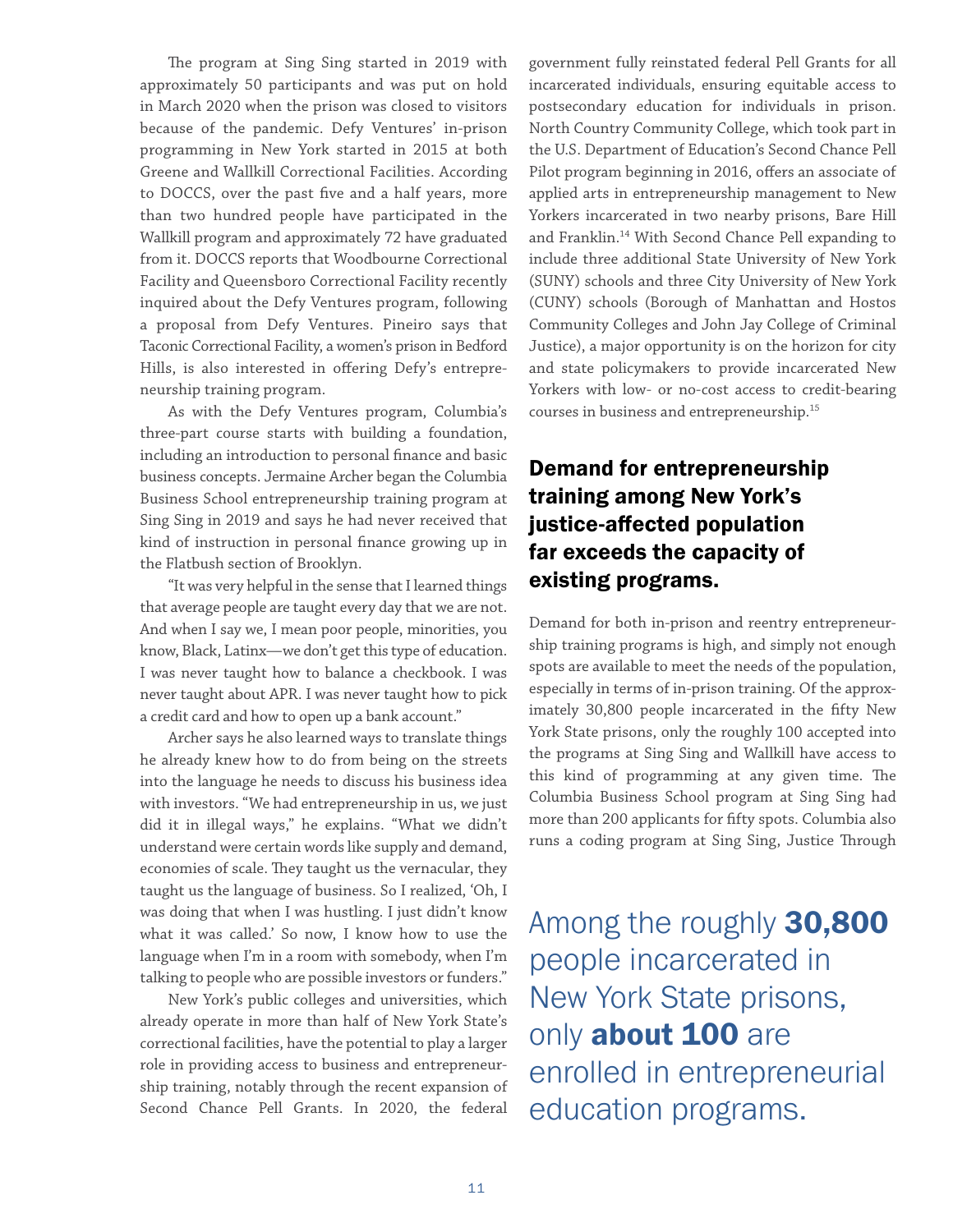Code. Phillips says that although the program itself does not focus on entrepreneurship, many of the people in the class are interested in starting their own businesses. In the fall of 2020, Phillips says the coding course received more than 1,200 applications for 30 spots.

Despite the more entrepreneurship training programs outside prisons, as many as half of those released each year are interested in starting a business. This means that 5,000 people are either interested in, or would potentially be vying for, no more than a few dozen spots. Defy Ventures only has 25 people in each of its post-incarceration classes. Refoundry has ten applicants for every spot.

Many formerly incarcerated people either do not know how to go about accessing these programs or are not even aware of their existence, and so while they might have the will to start a business, they lack the support system. Eric Benson has been a lifelong entrepreneur and did not get his first job until he was 48 and was released after serving more than 27 years in New York State prisons. He had started selling drugs as a teen, which meant that he learned to understand and employ basic business concepts—supply and demand, competition and marketing. He was incarcerated when he was 20. Even in prison, Benson ran a business he named B&B—Breakfast in Bed. For a pack of cigarettes, he would prepare an omelet, four sausages, and French toast, and bring it to men in their cells. He estimates that he earned about \$150 a weekend.

When Benson was released in August 2020, he wanted to start his own business. He thought about opening a restaurant, running a food truck, and pitching a reality TV show. He had taken a few entrepreneurship workshops while incarcerated and earned his master's degree as well. When it came to running a legitimate business, however, he didn't know where to start. He needed to find a job as well, not only to meet the requirements of parole but also to help support his family. He currently has two jobs. From 8 a.m. to 4:30 p.m., he does demolition work, and from 10 p.m. to 4 a.m. he unloads trucks for UPS.

"I would definitely have preferred to work on my business," Benson says. "I'm not saying I can't, it's just that right now I'm grinding in terms of working two jobs, but at some point, I do want to make time for my entrepreneurship." Benson also says he has no idea where to go for the training and mentoring he would need to start a business.

#### Small business development organizations working in lower-income communities are well positioned to help formerly incarcerated New Yorkers but lack programs tailored to their needs.

New York City is home to a number of communitybased organizations that serve aspiring entrepreneurs from underserved communities with higher than average rates of justice involvement—including Community Development Financial Institutions and small business assistance organizations. Very few have connections with reentry-focused organizations, however. As a result, the invaluable support they provide to lower-income entrepreneurs, including technical assistance, financial literacy training, and business planning, often fails to reach formerly incarcerated New Yorkers who are interested in entrepreneurship but do not know where to start.

One notable exception is the Business Outreach Center Network (BOCNet). The organization's Women's Business Center (WBC) runs a partnership with College & Community Fellowship (CCF), a nonprofit organization focused on access to higher education and career advancement for justice-involved women. Working with CCF, WBC Director Delia Awusi led several workshops on business planning and financial literacy, followed by one-on-one business counseling with CCF cohort participants interested in starting a small business. Crucial to the success of the program was the wraparound supports provided to participants, including on-site childcare and food, which "made it a whole lot easier for women to come and get information," says Awusi. The partnership was interrupted by the pandemic, but CCF and WBC are now working together to restart the program in a virtual setting.

In recognition of the interest in entrepreneurship among justice-involved New Yorkers, BOCNet has taken steps to extend supports, including to those who are still incarcerated. "We very often receive letters from people who are incarcerated and interested in business ownership," Awusi explains. "So we have a system to send them things like a marketing summary and a business plan template, so that they can begin putting down their ideas while still in the system." To provide more robust access to their full range of free programming—including virtual learning and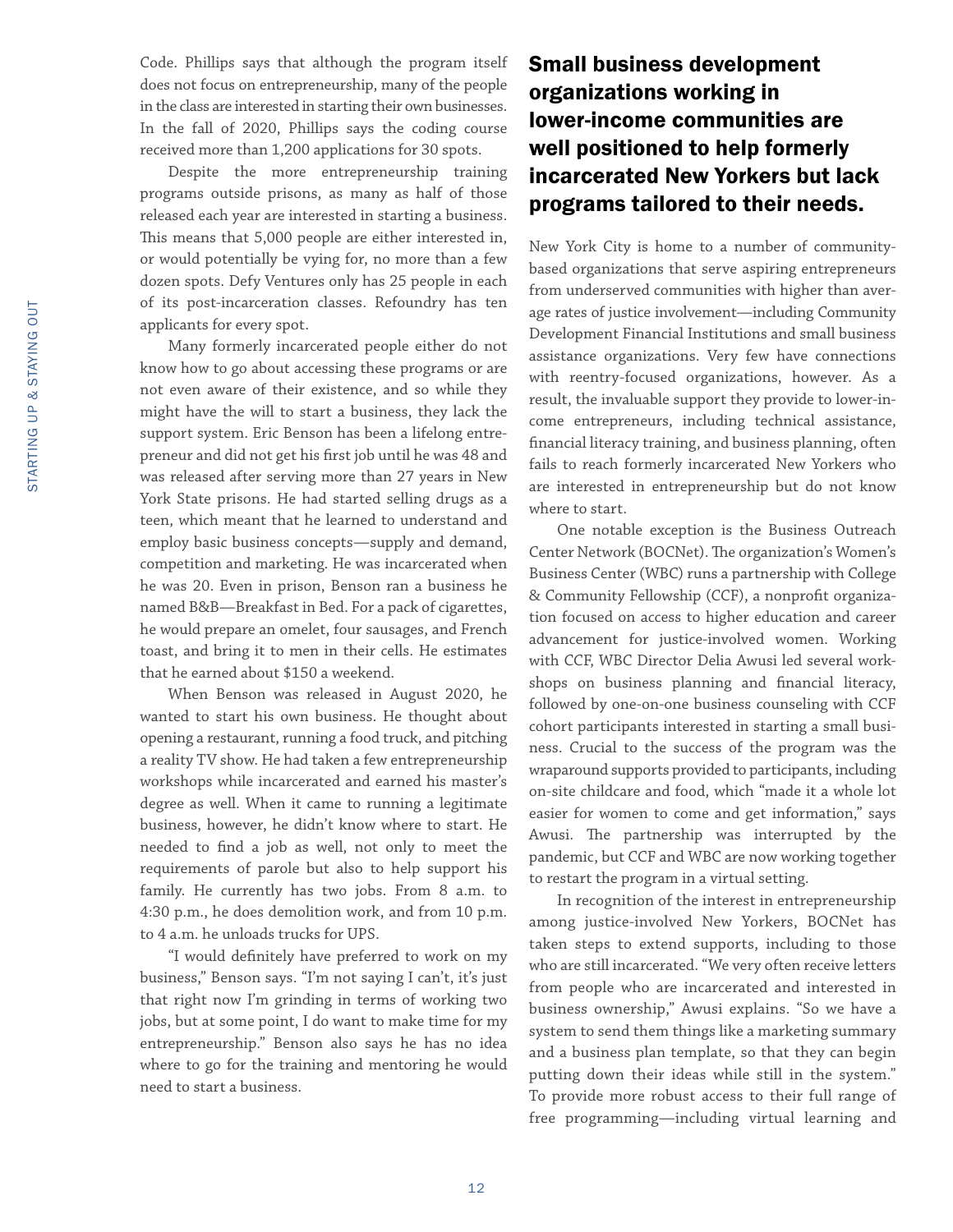

City and state government should incentivize and fund the connections between successful business assistance organizations and New York's reentry population, but current programming is largely limited to employment-related services.

one-on-one consultations, however, BOCNet needs institutional partners who already have a presence inside the correctional system.

CUF research suggests that city and state government may be best positioned to incentivize and fund the connections between successful business assistance organizations like BOCNet and New York's reentry population, but current programming is largely limited to employment-related services. The Mayor's Office of Criminal Justice's Alternatives to Incarceration initiative and Jail to Jobs program offers job placement and other services for justice-involved New Yorkers, but although little focus is placed on encouraging or supporting entrepreneurship, the potential exists to help infuse entrepreneurial education into job training programs.

Calabrese, formerly of MOCJ, says that one program participant who wanted to start a barber shop received training and was placed in a barber shop to learn the trade. One of MOCJ's partner organizations, Women's Prison Association, offers training in leather smithing and clothing design that helps women interested in starting fashion-related businesses. The city also has a partnership with the CUNY to offer 500 people per year who are being released from city jails educational subsidies to support getting certificates and other credentials to assist with career advancement that could also help support entrepreneurs with the right guidance.

#### Libraries are well positioned to support formerly incarcerated individuals looking to start a business but are limited by a lack of funding.

Given a physical presence in nearly every community across the city that is home to a large number of formerly incarcerated residents, a track record of helping lower-income New Yorkers start and grow businesses, and a trauma-informed approach to learning, New York City's public libraries are uniquely well suited to support reentering New Yorkers realize their entrepreneurial aspirations.

The New York Public Library (NYPL) each year produces a free guide for formerly incarcerated people, Connections. Connections 2021 provides valuable information on how to access education, housing, financial assistance, health care, substance use treatment, legal aid, and more—including information on entrepreneurship training programs, business formation workshops, technical assistance, financial literacy classes. It also provides guides on using the library's circulating collections to research business incorporation and other topics relevant to reentry entrepreneurs.

Although the library systems rightly do not ask about or track library patrons' histories of justice involvement, their long-term experience conducting outreach with New Yorkers incarcerated at Rikers or upstate has shown library officials the demand for entrepreneurship.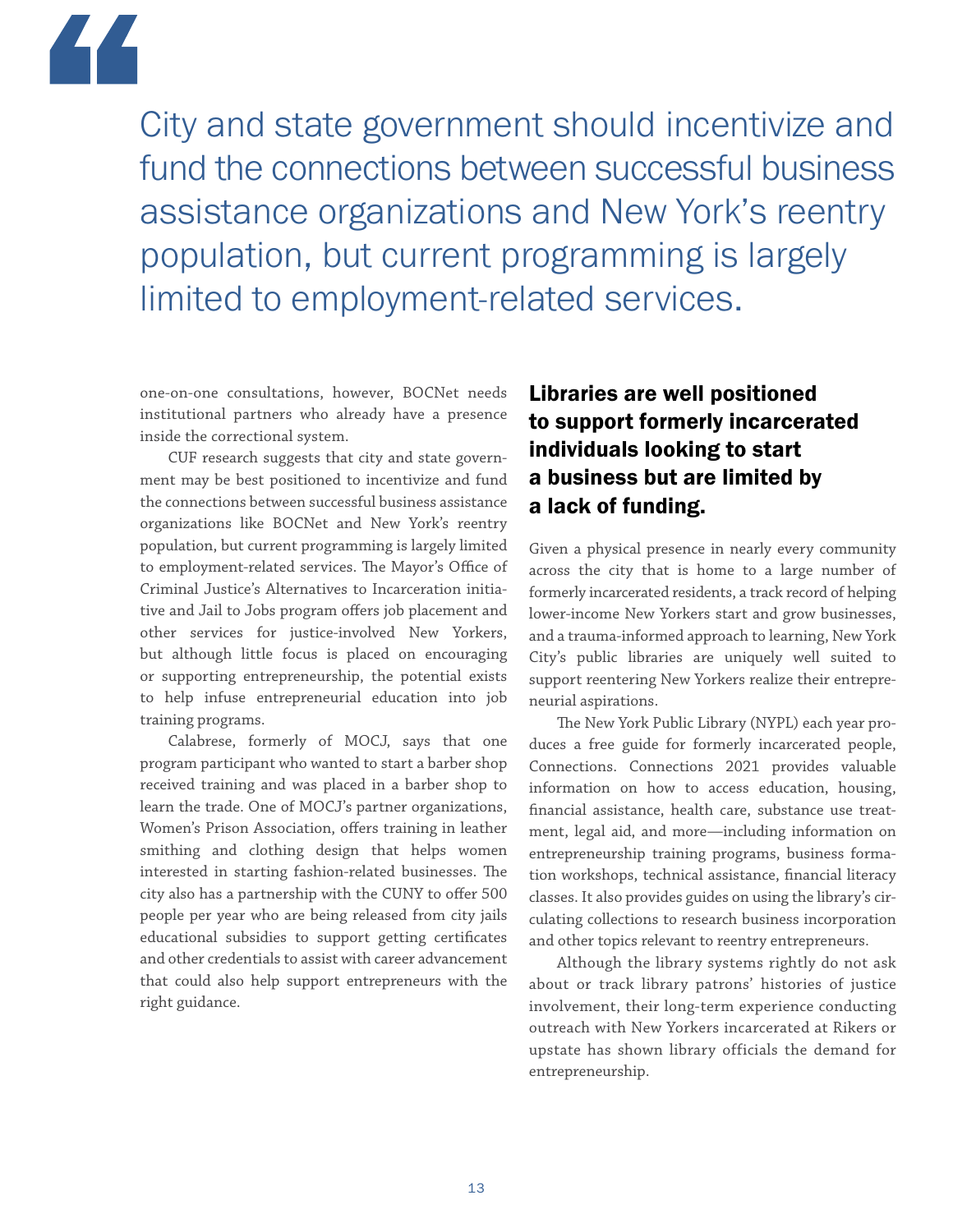"There's not a lack of interest," says Kerwin Pilgrim, director of adult learning at Brooklyn Public Library (BPL). "For many years, our department has fielded letters from people who were incarcerated: 'Hey, can you send me information on how to start a business?'"

Librarians have also worked with formerly incarcerated people to promote digital literacy. Diego Sandoval Hernandez of BPL says that the library system has worked with the District Attorney's office to provide computer classes to people on parole. Although the class was aimed at helping justice-involved individuals find work by building resumes and submitting online job applications, digital literacy became an informal part of the class—and an essential prerequisite for pursuing entrepreneurial training and business opportunities.

Recognizing the specific needs around digital access, Queens Public Library launched the Technology Reentry Program with the Queens Defenders to equip New Yorkers on parole with smartphones, data plans, and digital skills training.

Despite all this, no one program is designed either to close the digital divide for returning citizens by leveraging the power and reach of the city's libraries or to expand access to entrepreneurship training for justice-involved New Yorkers. Instead, the libraries typically rely on private book donations, philanthropic giving, and discretionary grants to fund their prison outreach services and other work with individuals affected by the justice system.

#### How the Nation's Capital Is Helping Spark Reentry Entrepreneurship

Other cities and states have publicly funded programs that might serve as a model for New York to expand supports for reentry entrepreneurship. Aspire to Entrepreneurship, a training program in Washington, DC, run through the Department of Small and Local Business Development, includes many of the elements that experts say would make formerly incarcerated entrepreneurs most successful. The program includes twelve weeks of interactive training for justice-involved new business owners and a six-week program for existing business owners. Although an ID is required for applications, the program will connect applicants with resources to get one if they need one. Aspire also provides a stipend and helps participants to get licenses and certification—which is often a hurdle for people who have been incarcerated. While in prison, many people complete the number of hours in vocations such as plumbing or barbering that should allow them to get licenses; those years of experience, however, typically do not transfer to the outside world.

Lorenzo Stewart, CEO of VOW Transportation, a transportation service for people with disabilities in Washington, DC, went through Aspire and says that the \$5,000 program stipend and link to government contracts at the end was a great help in starting his business and gaining his first clients. He came up with the business idea in part because he has been in a wheelchair since he was 15, having been shot and paralyzed. He went through the business training program, which was led by Tracey Syphax and C. J. Meenan of Reentry Ventures, in part because he could not find steady employment after being released from prison. Shortly after he completed Aspire, however, Stewart was able to purchase three vans with assistance from the business mentor he met through the program, who cosigned on the loans. Stewart's first contract, in 2017, was with a city agency, for about \$100,000. In November 2020, he signed a government contract for \$1.5 million.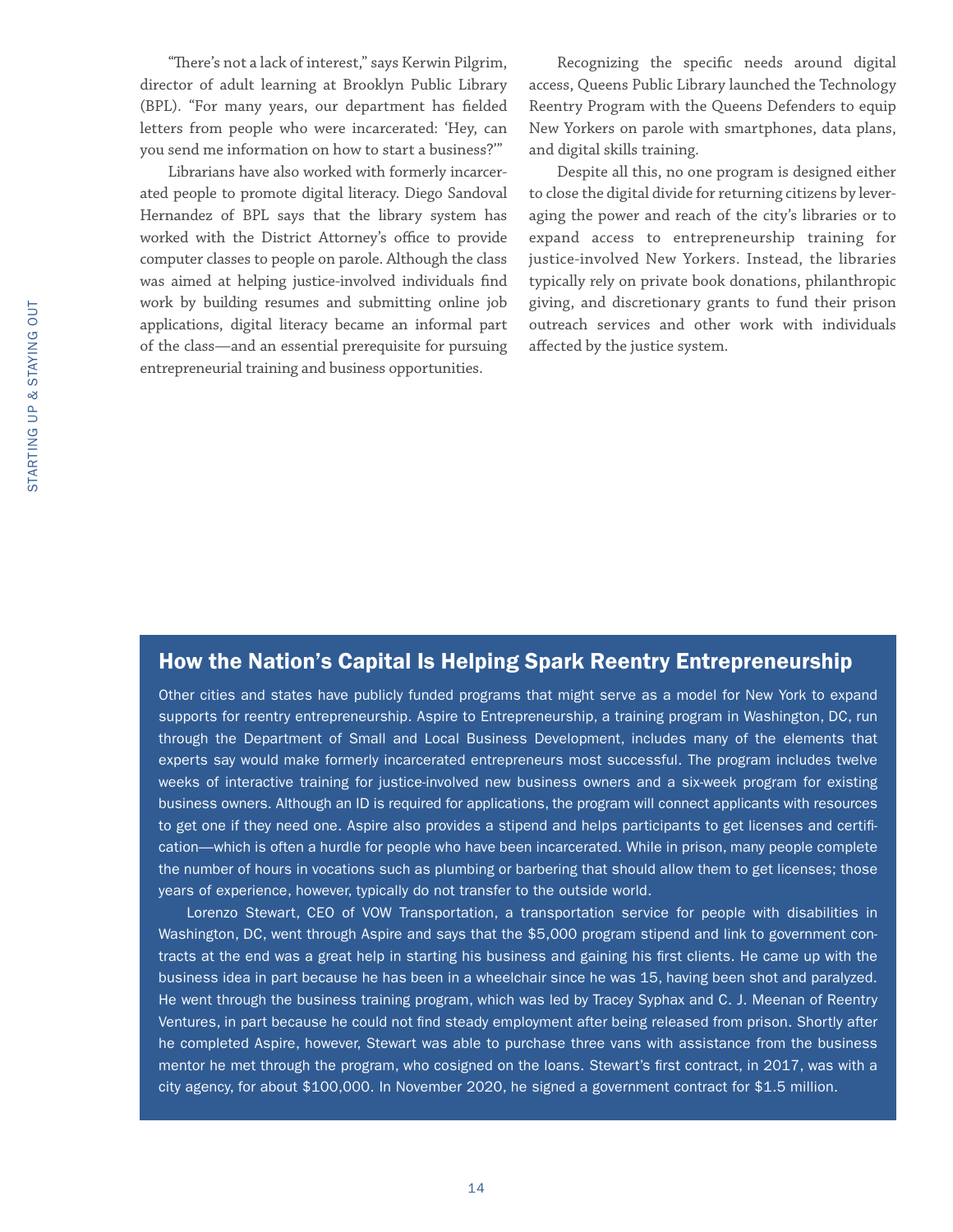## <span id="page-18-0"></span>Barriers to Entrepreneurship for Formerly Incarcerated New Yorkers

FORMERLY INCARCERATED PEOPLE FACE MULTIPLE barriers when it comes to reentry alone, never mind starting a business. People are released from New York State prisons with \$40 and a bus ticket, and even those who might have family and other support often face challenges finding housing, getting driver's licenses or other forms of state identification.

City data shows that most people incarcerated in New York City jails are from some of the most impoverished neighborhoods: the South Bronx, Brownsville, East New York, Harlem, and Bedford-Stuyvesant.16 The economic challenges and structural inequalities in these communities contribute to higher rates of unemployment and lower rates of business formation—challenges that are compounded for justice-involved individuals.

When people return home from prison, the "high concentrations of formerly incarcerated people, many without jobs or health care and some without homes, exacerbate poverty and destabilize the economic and civic life of these communities."17 These residents also rarely have the necessary technical skills required for many jobs or to start a business. Jermaine Archer, who was released from prison in November 2020 after serving 23 years, went through part of the Columbia Business School program while at Sing Sing and wrote a business plan in prison. He worries, though, that his having a graduate degree—placing him among a tiny minority of formerly incarcerated New Yorkers may well not be enough: "I'm going to start my own business—more than one, in fact. What is keeping me back now is my tech limitations. I don't know enough about the computer. I'm learning something new literally every day," he says.

Many formerly incarcerated people, he observes, also don't really know what steps would be required to start a business or where to go to get help. "I know a lot of guys who got great business ideas," Archer says, "but they don't know what agency they got to start with to get it off the ground."

#### To save money to start a business many formerly incarcerated New Yorkers first need to find a job that pays a decent wage–but doing so is even tougher during a pandemic.

Although some formerly incarcerated people interviewed were able to start businesses shortly after they were released from prison, most people need to find jobs that will cover their expenses while participating in entrepreneurship training programs, and help them start to save money.

Finding a job has always been difficult for the formerly incarcerated because of the stigma associated with their criminal background. "Getting employment was very challenging because most companies weren't too friendly on hiring someone who had a felony conviction," says Alessandro Arguello, founder of About the Stitch, who served four years in prison. Arguello eventually went to the Fortune Society, a reentry support organization that has a database of companies willing to hire people with criminal records. He was eventually hired at New York City's information line 311, making just under \$13 an hour. "I tried dozens of times without [The Fortune Society's] referrals and had no such luck getting hired, even at jobs that I knew I was very qualified with experience doing," Arguello explains. "Even though you're not incarcerated, it's like you're basically incarcerated for life."

But seeking gainful employment has been made even more difficult by the pandemic. Our research estimates that of the 11,500 people released from New York State prisons in 2020, roughly 5,000 returned to New York City.<sup>18</sup> The vast majority are conditionally released, and CUF analysis of state correctional system data shows that today more than 14,000 formerly incarcerated New Yorkers are on parole across the five boroughs, most concentrated in lower-income neighborhoods—such as Brownsville, East Harlem, and Hunts Point—that were among those hit hardest by COVID-linked job loss.19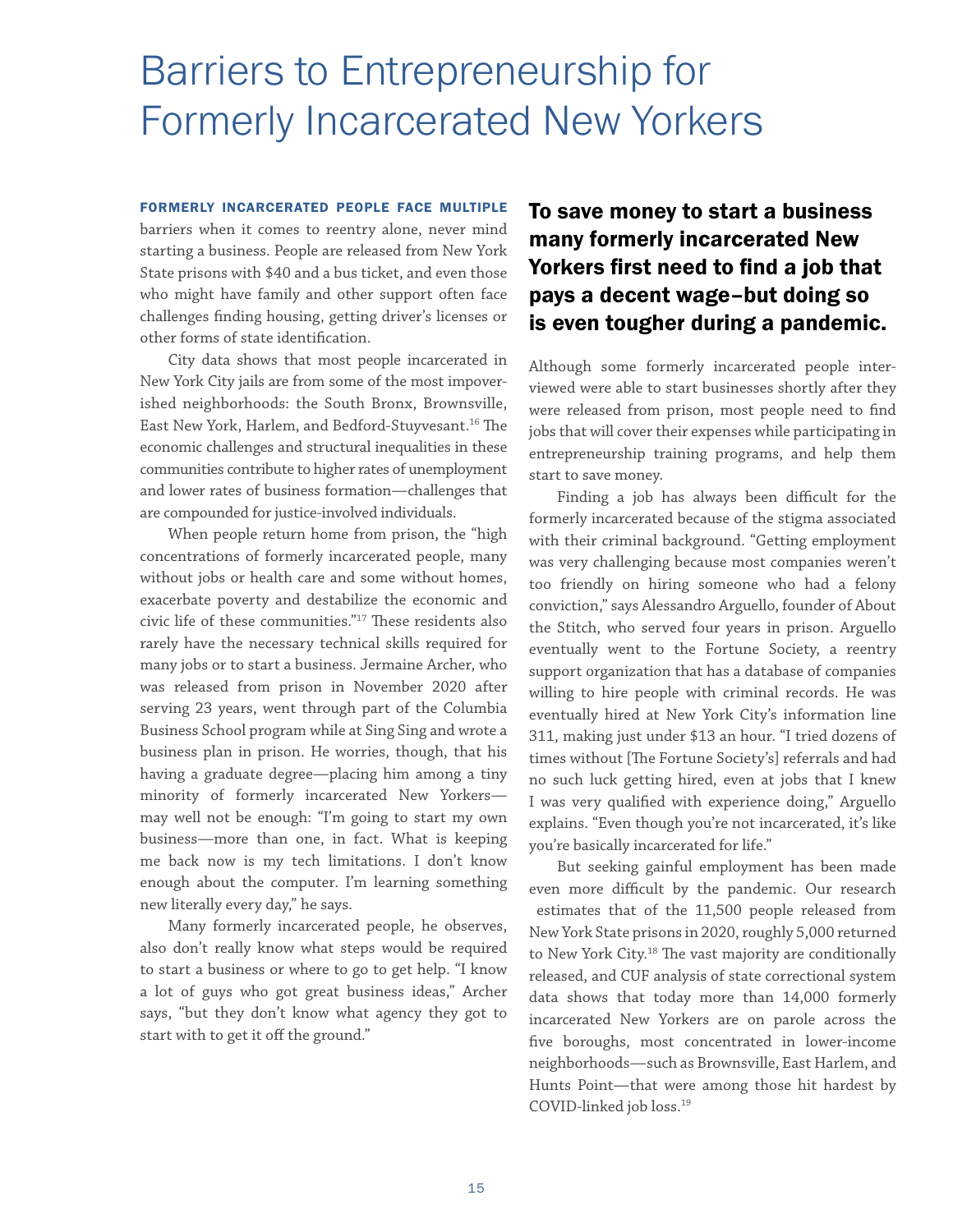The month before COVID appeared, New York City's unemployment rate was less than 4 percent. $20$ Analysis reveals, though, that for the neighborhoods with high rates of justice involvement, the economic reality was far more challenging even before the pandemic. In 2019, the fifteen neighborhoods with the highest imprisonment rates had an average unemployment rate of 8 percent—twice the citywide average and median wage and salary income of less than \$35,000 per year, more than \$8,000 below than the city average.<sup>21</sup> Today, many of those neighborhoods are experiencing an estimated unemployment rate of 20 percent or higher—with the rate for formerly incarcerated residents likely to be higher still.

No data on the current unemployment rate for formerly incarcerated people nationally or in New York in particular is publicly available. Estimates based on demographic and neighborhood-level data, though, put unemployment among justice-affected New Yorkers today at nearly five times higher than the city's current rate of 9 percent.

New York's pandemic-driven economic downturn dramatically reduced employment opportunities accessible to formerly incarcerated New Yorkers. Christopher Watler of CEO says that the organization saw a 74 percent decrease in job placement activity in the city between July 1, 2020, and January 31, 2021, relative to the same period the year before.

Watler says this drop is in part because the organization relies on the probation and parole offices for client referrals, and both offices were closed for several months during the pandemic. But he also says that this decrease demonstrates the challenges CEO clients face given their limited education and skills: "For higher wage earners, we are already at pre-pandemic employment rates. I think it's really hard for folks at the bottom. You still have 2.7 million people on temporary layoffs, which is about 2 million higher than normal. So it's going to be really challenging for folks from the lower end of the scale, and particularly for communities of color, for people who don't have a lot of education or skills."

#### Probation and parole conditions, including employment requirements, travel restrictions, and curfews make it harder to start and scale a business.

Formerly incarcerated New Yorkers say that the strict conditions of both probation and parole often set them up for failure: they must report to probation and parole officers, pay supervision fees, find and maintain employment, not associate with people with criminal records, including friends and family, meet strict curfews and not leave a designated area without permission.22 Data from 2018 shows that 33 percent of people released from New York State prisons were remanded within three years for technical parole violations.23 But even if New Yorkers on parole are able to avoid returning to incarceration, these restrictions have a chilling effect on business formation.

When Frederick Hutson was trying to get his business off the ground after his release from federal prison, he faced several obstacles tied to his parole stipulations. He was living in a halfway house where residents were not allowed to have a cell phone, forcing them to use a pay phone instead. He also had to have a job and give the halfway house 30 percent of his salary.

Hutson knew he did not want to work for someone else. "I knew coming out of prison that I didn't want to have to rely on someone to give me an opportunity. So, I already had in my mind that I was going to create my own business," he says. "That way, I felt that I had my fate in my own hands. Because at the time, what you would hear from the case managers and the caseworkers in institutions, as you're going through the process of getting close to the release date, is the job market is not good. It was a recession, and they were telling me my best bet would be either to use a shovel or flip burgers."

As a workaround to all the restrictions put in place due to parole, Hutson went to a friend who owned a business and proposed that the friend hire him on paper and pay him. Hutson would then make the friend a partner in the business he planned to start. "I told him, I'll bring you a business deal. This is what I'm going to build. This is what I'm going to do, this is what I need from you, you have to say, you're hiring me. So, he agreed, and then that's how I got around that rule," he says.

16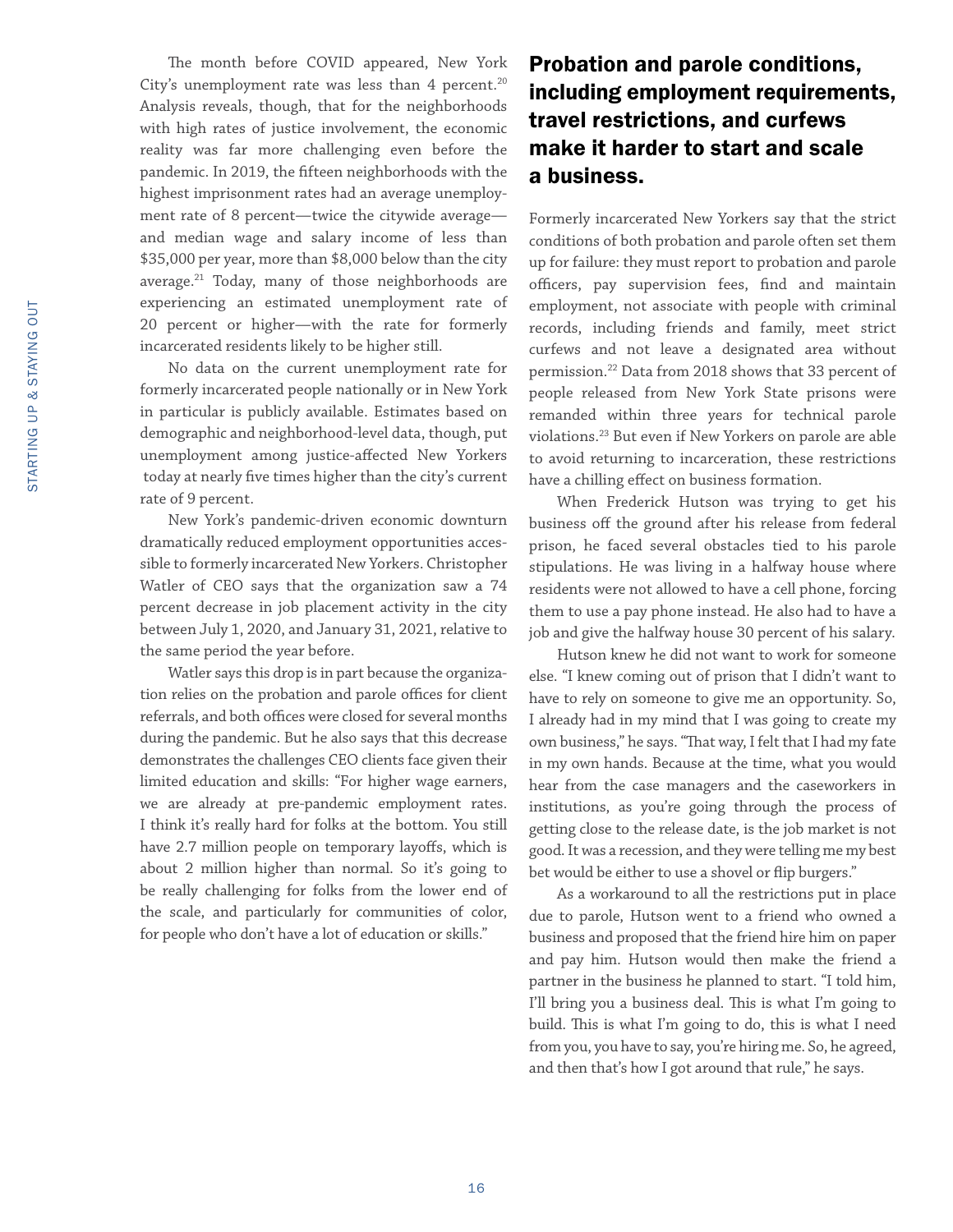#### On Parole in New York City

As of August 2021, some 32,480 New Yorkers are on parole—14,171 of whom (44 percent) are under community supervision in the five boroughs.<sup>24</sup> Analysis of DOCCS program data finds 3,860 parolees in the Bronx, 3,742 in Brooklyn, 3,351 in Manhattan, 2629 in Queens, and 589 in Staten Island. Of the 20,600 people released from state prison in 2019, 18,182 were conditionally released—this includes releases to probation, supervised mandatory releases, and other unspecified conditional releases.

Curfews and travel restrictions can also prevent recently released aspiring entrepreneurs from getting their business off the ground. Even after Alessandro Arguello completed the Defy Ventures program and was set to start his tailoring business, his 7:30 p.m. curfew made it so that he could not work as late as he wanted. He also could not travel outside New York City without permission. "In the beginning of starting my business, with the curfew and other restrictions with probation I realized that I was still bound to my sentence," he explains. Once his probation officer saw that he was working hard, he lifted some of the restrictions, but part of the challenge is that changes are made at the discretion of each individual officer.

Indeed, the ability of reentry entrepreneurs to start or scale a business often depends on their parole officer. Topeka Sam was under federal supervision for five years after she was released and says she had a different officer each year. The first officer allowed her to travel throughout the city, so she was able to go about her work, which included opening a house for formerly incarcerated women in the Bronx. Her next officer refused to let her travel: "They sent me a map, and the map was of the Southern District [which includes Manhattan and the Bronx, but not Brooklyn, Queens, or Staten Island], and anything outside of the Southern District I needed permission," says Sam. "Everything that I did was in the boroughs, so to be told that I couldn't go out of the Southern District, just because this particular officer was being discriminatory, was ridiculous."

#### Formerly incarcerated people face challenges getting licenses, insurance, loans, and other business requirements.

Starting a business in New York City requires several steps, generally including registration, applying for an employer identification number (EIN), obtaining industry-specific licensing, securing business insurance, and accessing start-up capital. Nearly all of these steps are more challenging for formerly incarcerated individuals, in large part because of their criminal record.

Dozens of small business and occupational licenses in New York State require the holder to be of "good moral character," which has the potential to bar people with criminal convictions from getting licenses. People can get a license if they can produce a Certificate of Good Conduct or a Certificate of Relief from Disabilities, but agencies may still deny licenses to people with conviction histories if their convictions are directly related to the license they seek, or if issuing the license would create a risk to persons or property.<sup>25</sup> According to the New York State Council on Community Re-entry and Reintegration, 86 percent of formerly incarcerated people who applied for occupational licenses in 2018 were granted them—but others are dissuaded from ever applying because of the bureaucratic challenge and perception that formerly incarcerated individuals are at a disadvantage.<sup>26</sup>

The cost of incorporating an LLC in New York can rise to \$2,000 or more, largely because of the state's antiquated requirements, which mandate the publication of a notice in one daily and one weekly news outlet in the county of formation. Although this requirement does not exclude people with previous convictions, the cost, time, and technological demands for filling out the paperwork are a significant barrier for formerly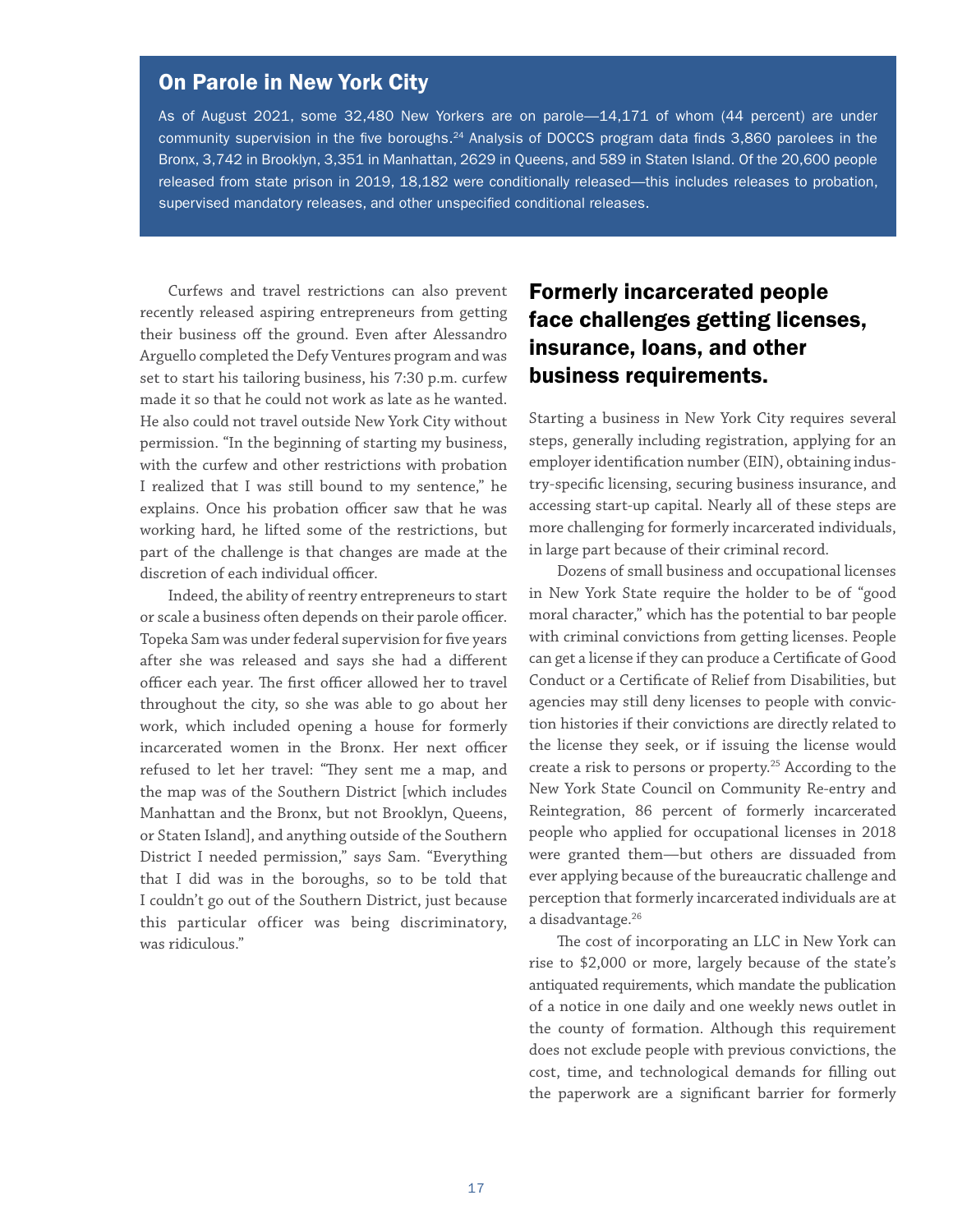incarcerated people with limited digital literacy and few dollars to spare.

The cost of business insurance is often prohibitive for formerly incarcerated people because they are often penalized in their coverage rates for having a conviction history. Coss Marte, who founded the fitness company ConBody in 2013, says that he was quoted business insurance rates of \$30,000 a month. He initially ran the business without insurance because it was not in his budget. Topeka Sam had general liability insurance when she started LOHM but says the insurance company cancelled the policy without notifying her. When she asked why, they told her it was "because of the population we serve."

Sam's initial plan was to open a wireless phone franchise because she knew she did not want to work for anyone else. Through the franchise, Sam planned to offer free phones loaded with apps connected to reentry services for people coming home from prison. But when she began going through the applications process, she hit a roadblock.

"Boom! Have you been convicted of a crime? That was the question, and it automatically disqualified me," she says. "It wouldn't let me go any further. So, if I'm trying to start a business, I'm buying into your franchise, I'm paying money, just for your brand, and because of my history, you didn't even want to have an interview with me?"

Sam tried to start another business, but was unable to get a loan, again because of her criminal record. She considered getting a friend to cosign on her loan, but ultimately decided that was not the right path for her.

"I'm going to compare this to like when a person is hustling and they're in the street and they're living a particular lifestyle, and you got to get your mama, or your girlfriend or someone to put something in their name, because you may have the cash access but you don't have the credit, or you're trying to stay under the radar," says Sam. "I had already completely transformed myself spiritually, mentally, emotionally, and I'm not going to put myself in a position where I need to ask someone for help just trying to circumvent a question. And you know, this is where that happens is people end up lying on applications, which also creates dishonesty which can also bring you right back into the same cycles because you're giving yourself permission to do something wrong."

#### Formerly incarcerated entrepreneurs often do not have the savings or credit to start a business and struggle to get access to capital.

Formerly incarcerated people often have poor or no credit, and that, along with discrimination due to incarceration history, makes it difficult for them to get loans to start businesses.

"I had credit before I went into prison. But I wasn't utilizing my credit, not doing anything when I shut down my credit cards because I was incarcerated," says Coss Marte of Conbody. "So coming home and trying to rebuild that is very difficult."

The lack of access to credit aggravates the problem of recidivism. Formerly incarcerated individuals are 15 to 20 percent more likely to recidivate following a decrease in credit.27

Although some programs, such as Defy Ventures, offer small grants for people to start their businesses, entrepreneurs must typically find additional funding to keep their businesses going. Refoundry's program is designed to address some of these issues. Because participants are paid while they are doing their training, they also have the opportunity to improve their credit scores. Tommy Safian, who cofounded but is no longer affiliated with Refoundry, says that although some banks have policies against opening bank accounts for people who have been convicted of certain felonies, Refoundry has built relationships with banks that have removed those restrictions for Refoundry participants and has done the same thing with companies that offer business insurance.

"One of the many reasons we work in craft, artisanship, and production, is that there are no legal or industry restrictions for people who've had convictions of any kind," Safian says. "And the nature of our program, that connects participants to people in business, professional s—entities and people with networks and with access of their own—strategically and purposefully works to change perceptions, develop opportunities, promote inclusion, and provide access they've been previously cut off from."

Safian says this allowed Refoundry participants to have access to seed funding through sponsors, crowdfunding and low- and no-interest loans from Community Development Financial Institutions with lower qualification requirements.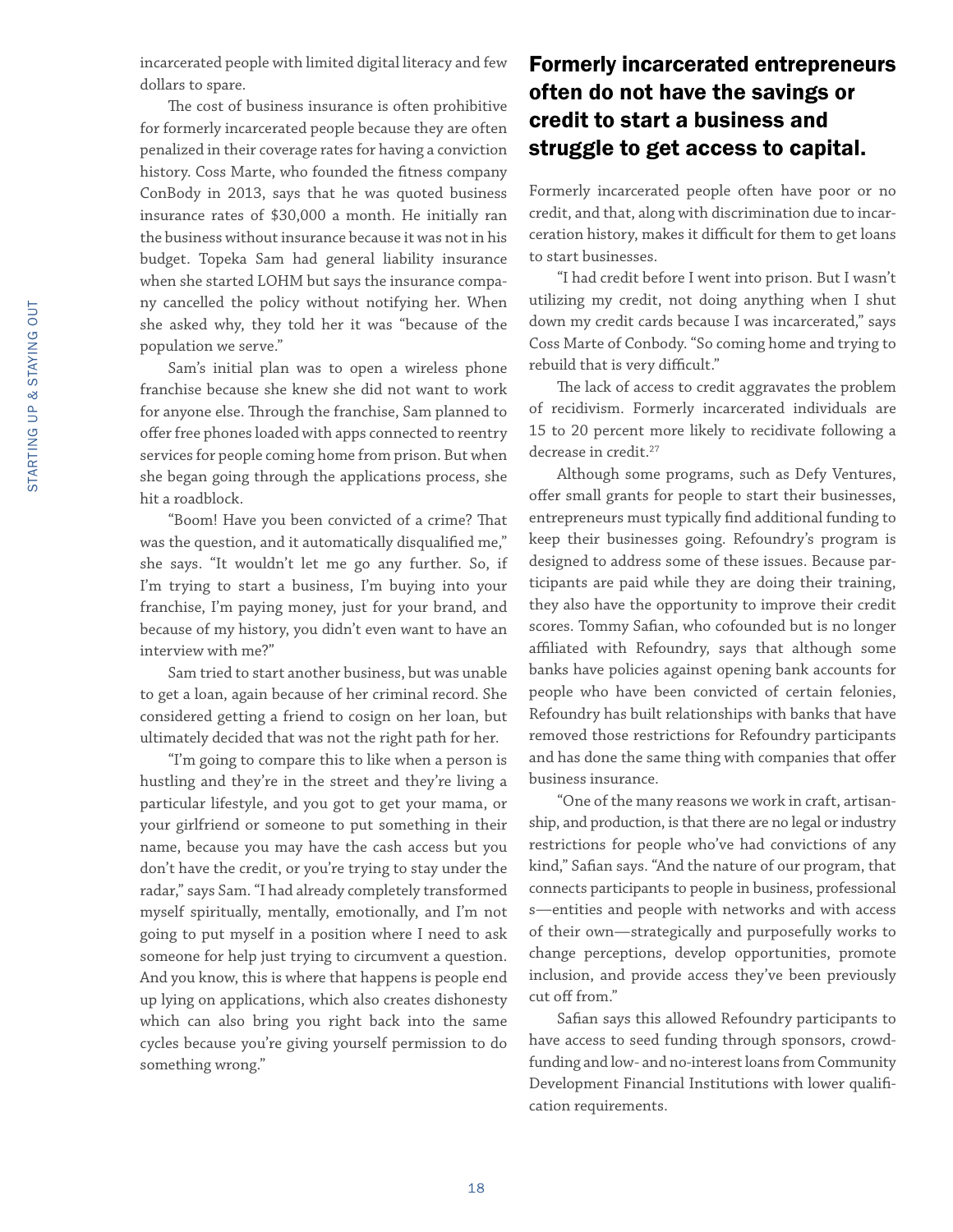## <span id="page-22-0"></span>Opportunities to Build Stronger Reentry Entrepreneurship Infrastructure

#### Pass legislation to help strengthen pathways to entrepreneurship for formerly incarcerated New Yorkers.

Policymakers in federal, state, and local government have developed legislation to create opportunities for formerly incarcerated people to start businesses.

In New York City, Bill Int 1963-2020, sponsored by then City Council members Fernando Cabrera, Ben Kallos, and Margaret Chin, would require the Department of Small Business Services to create an entrepreneurship program for formerly incarcerated people. The program would guide participants through the process of starting a business—creating a business plan, registering the business, applying for necessary licenses—and would include training, mentoring and other assistance. SBS would report to the mayor and the speaker of City Council each year on the number of individuals served through the program and the number who have started their own businesses.<sup>28</sup>

At the federal level, Senate Committee on Small Business & Entrepreneurship Ranking Member Ben Cardin has introduced the NEW START Act, legislation that would "create a reentry program within the U.S. Small Business Administration . . . to award grants to organizations, or partnerships between organizations, to provide business counseling and entrepreneurial development training to returning citizens."29

These and other legislative changes would help address one of the major barriers preventing nonprofits working with reentry entrepreneurs from expanding their programming and partnering with other workforce development organizations: the lack of public funding. Most nonprofit entrepreneurship training programs for incarcerated and formerly incarcerated people are privately funded.

Certain requirements can also restrict the ability of reentry organizations to use money from government contracts and grants to support entrepreneurship, despite the demand for entrepreneurship training from

program participants and its effectiveness in reducing recidivism.

Safian says that shortly after Refoundry launched its New York pilot, it was invited to apply for a federal Substance Abuse and Mental Health Services Administration grant for \$400,000 each year, for three years: "Like many government grants for postincarceration services and programs, this grant was tied to workforce development and job placement, which required people served be placed in jobs within eight weeks. Refoundry's program was much longer than the required timeline for placement, so if we accepted the grant we couldn't operate as designed and would need to become like most traditional postincarceration organizations."

#### Leverage technology to expand entrepreneurial education inside correctional facilities.

The Brian Hamilton Foundation, which runs Inmates to Entrepreneurs, is working to expand access to entrepreneurial education for currently incarcerated individuals through Starter U, an entrepreneurship training program offered to people incarcerated in Mecklenburg County, North Carolina.

"Starter U is about showing people that you don't need tons of money or experience to start a business you just need an idea, commitment, and simple skills to see it through," says the organization's founder. "The program is especially important because of the difficulty people with criminal records have in finding traditional employment. Plus, we need more people owning more stuff in our society, and nothing is better than owning a business." Global Tel Link, the company that operates the tablets in use in Mecklenburg County, says Starter U can be offered free of charge to any facility that wants it and plans to expand nationwide. New York's DOCCS, however, does not currently offer these or similar programs.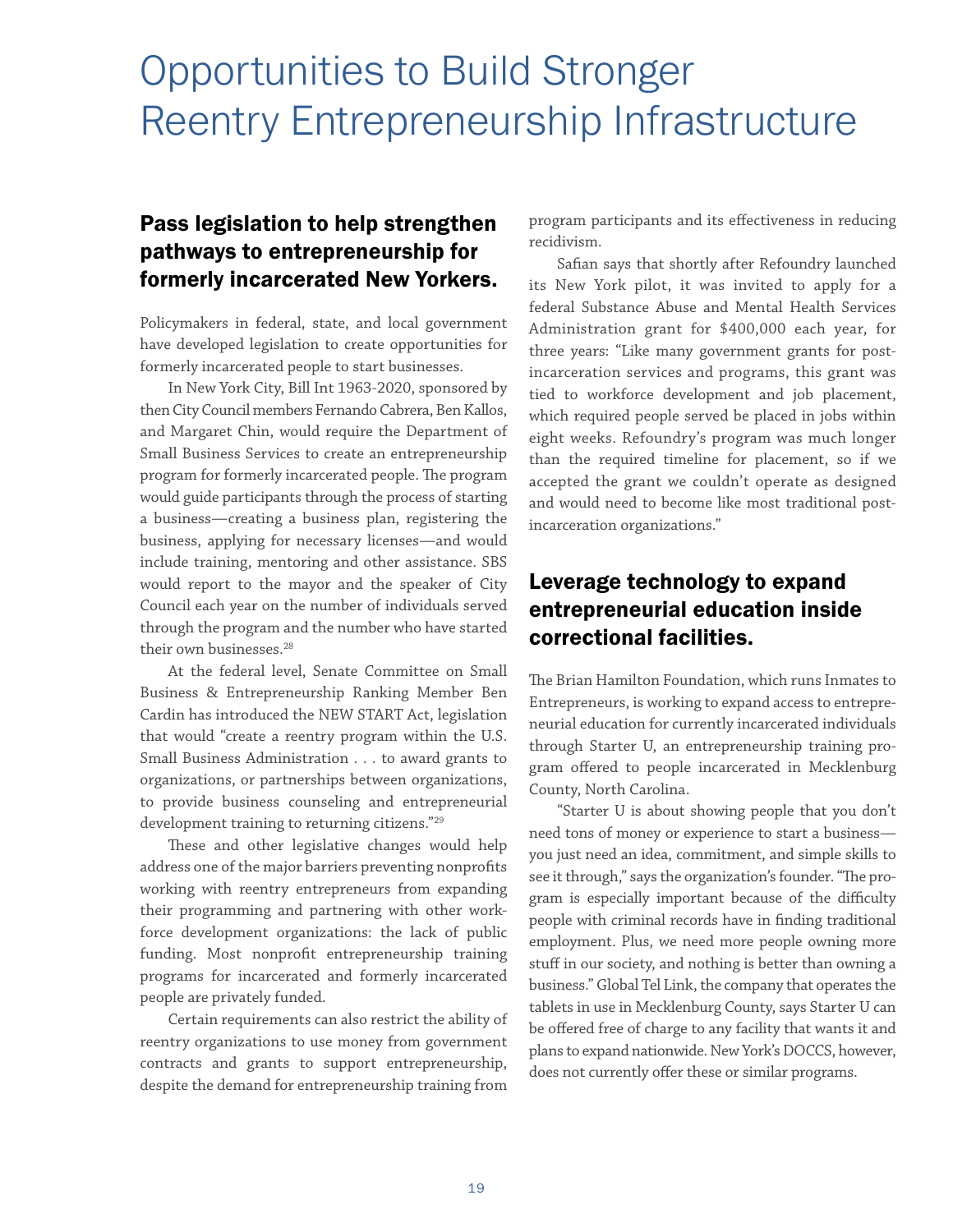#### Integrate entrepreneurial education into traditional job training pathways.

Although pushing for expanded entrepreneurship training opportunities for formerly incarcerated people, several interviewees remarked that entrepreneurship is not necessarily the right path for everyone. "We've seen that entrepreneurship is a good option for people who are coming home. Is it for everybody? No, it's not for everyone," says Jeanette Pineiro of Defy Ventures. "Whether you're formerly incarcerated or not, it's a hard journey to go down."

Indeed, starting a business is risky. According to data from the Bureau of Labor Statistics, about 20 percent of small businesses fail within the first year and by the end of the fifth year about 50 percent have.

For this reason, some experts and funders of reentry assistance programs believe that finding employment is a safer bet for formerly incarcerated people and will therefore steer them toward job training programs rather than those that teach entrepreneurship. Everyone interviewed for this report, however, including formerly incarcerated people, recognizes the benefit of providing entrepreneurship training even to those who ultimately determine that entrepreneurship is not for them. The ideal design is one that can allow for people to apply their skills to different paths. Although not everyone will have the interest or capacity to start a business, the principles learned in these training programs—executive functioning, basic personal finance, networking and self-assessment—are useful regardless of the path graduates take.

This approach drives Defy Ventures' programming and success metrics, according to Jeanette Pineiro. "We

#### Tapping Into the Cannabis Market Opportunity for Formerly Incarcerated New Yorkers

As New York prepares to license its first retail recreational cannabis dispensaries, policymakers have an important opportunity to prioritize New Yorkers most harmed by the criminalization of marijuana.<sup>30</sup> Over the past 30 years, Black and Hispanic New Yorkers have been subject to 87 percent of cannabis arrests in the city—despite surveys finding equal rates of drug use as their white counterparts.<sup>31</sup> This disparity in arrests increased in 2020, to over 94 percent.<sup>32</sup> To help address these inequities, New York plans to issue the first 100 cannabis dispensary licenses to individuals or family members of individuals with past marijuana convictions. The state's new Office of Cannabis Management (OCM) is working with the Dormitory Authority of the State of New York (DASNY) to lay the groundwork for a new investment fund designed to provide affordable capital to "social and economic equity applicants," including formerly incarcerated New Yorkers.<sup>33</sup> As of April 2022, OCM is taking public comments and plans to finalize the rules for social and economic equity applications by the end of May.

To address even a fraction of the historic economic injustices perpetuated by the criminalization of marijuana, the state should prioritize New Yorkers who have been incarcerated for marijuana-related offenses among its initial licensed dispensaries. However, some advocates are objecting to barriers in the draft text of the proposal which could make it difficult for many to take advantage of this program. Beyond being convicted of a marijuana-related offense, applicants must prove that they have at least a 10 percent ownership interest in a business that has been profitable for over two years (with audited financial statements) and deposit a non-refundable application fee of \$2,000.<sup>34</sup> For formerly incarcerated individuals, many of whom return to society without jobs, healthcare, stable housing, or even identification, such strict requirements may be excluding the very people whom this policy is intended to help. However, these rules are still in flux, according to staff of the OCM, and could be amended in ways that expand access to legal cannabis sales to more formerly incarcerated New Yorkers, such as changing the previous work experience requirement, waiving the application fee, and committing to a long-term prioritization of these applicants.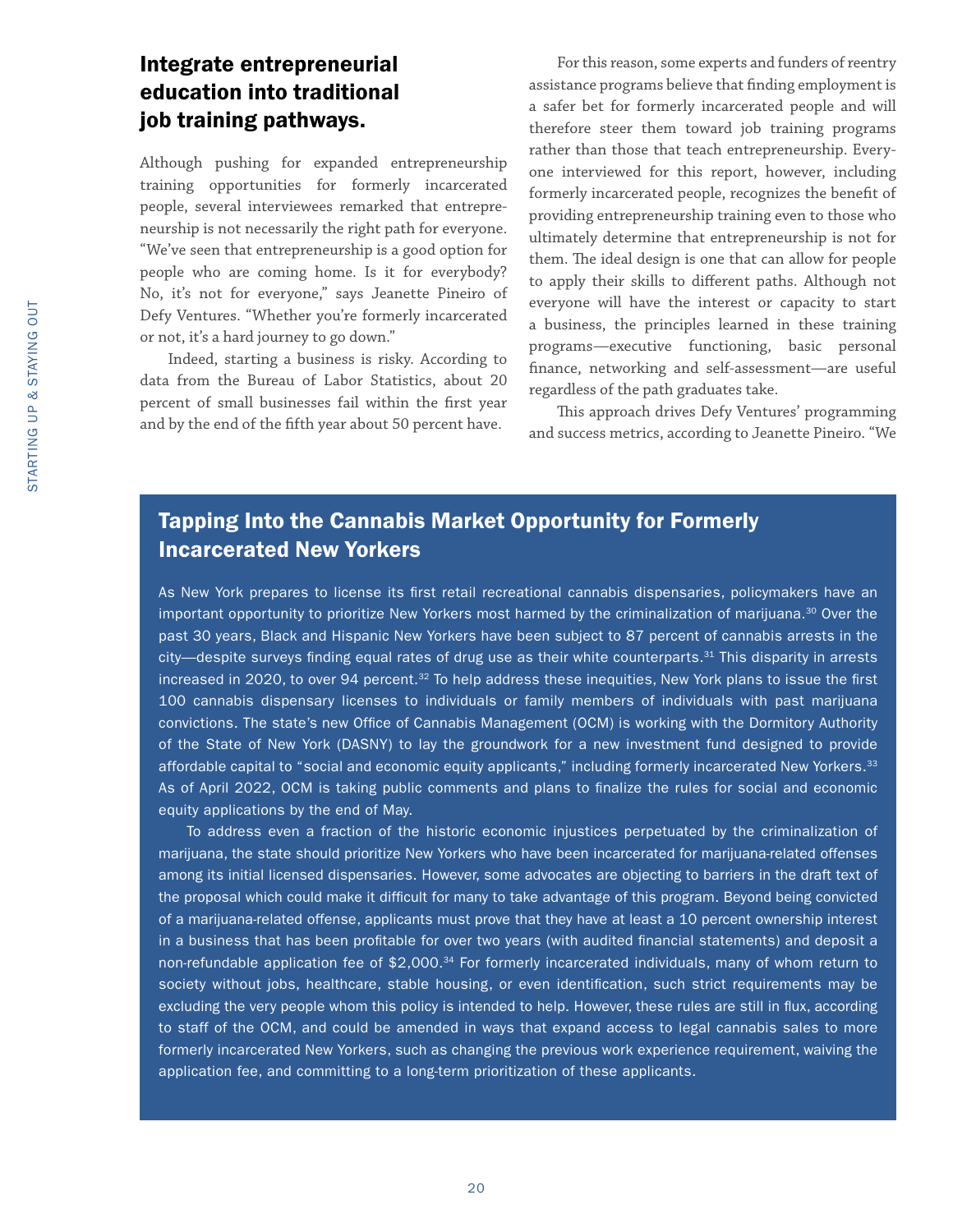#### Outside the Box: Building Pathways to Business Ownership in Media, Technology, and Beyond

Formerly incarcerated people are generally told to start small and are often steered into certain industries the food industry, cleaning, snow removal, landscaping, barbering—where other reentry entrepreneurs already have a foothold. However, many of the recently released people interviewed for this report wanted to start media or technology companies. Experts say that it is important to not limit business ideas and to provide opportunities for people to pursue technology-related and other more ambitious businesses as opposed to just service-based models. This could be accomplished in much the same way that the city encourages business growth in these industries today—through pitch competitions, entrepreneur-in-residence programs, and the development of incubator spaces with built-in technical assistance and coaching that can help meet the unique needs of formerly incarcerated entrepreneurs.

"In our 55 years of existence, we never tell anyone what's a good idea and not a good idea," says Stephen Jackson, former CEO of WIBO. "Our job is not to do that. Our job is to support the idea that you have and help bring it to reality."

don't measure our success necessarily by the number of people we're pushing through the entrepreneurship pathway because we value quality over quantity," she says. "We want to make sure that if it's two people in our accelerator program, they are getting the most out of the program and we are helping them launch their business. We're measuring our recidivism rates. We are providing people with opportunities. We're working to break those barriers. Our mission is really to shift mindsets, using entrepreneurship. But it's really the shift mindset."

Many interviewees also say that the process of learning business principles and writing a business plan must be intertwined with personal development skills and programs to address the trauma that most incarcerated people have experienced. Tracey Syphax of Reentry Ventures says that this is a crucial part of any entrepreneurship training program.

"I can teach people all about entrepreneurship," says Syphax, who himself spent several years in prison. "But if you don't deal with that internal self that tells you what you can't do, and what you can do, and because of where you come from, you can't do this, until you've dealt with that I don't think I can teach you. You can go off and just have this information and never ever put it to use

because of certain issues that held you back."

Most entrepreneurship training programs do include personal assessment and development components, and formerly incarcerated people are therefore likely to get more out of these programs than they might other forms of job training or education, says J. D. LaRock, president and CEO of the Network for Teaching Entrepreneurship (NFTE), a nonprofit entrepreneurial training program for young people from underserved communities. Becoming an entrepreneur, he asserts, requires self-evaluation to address any internal barriers that might prevent them from being successful. Entrepreneurship training also requires people to figure out what they're passionate about, and what drives them.

"What we found in running an entrepreneurship program for incarcerated young people was that it tapped into their minds and souls in a way that we didn't see," LaRock says. "It starts with the learner himself or herself identifying an idea that matters to him or her. And that's very different than teaching someone a skill that they may or may not be interested in or teaching them academic content that they may or may not be interested in. It has unique relevance to a person's identity."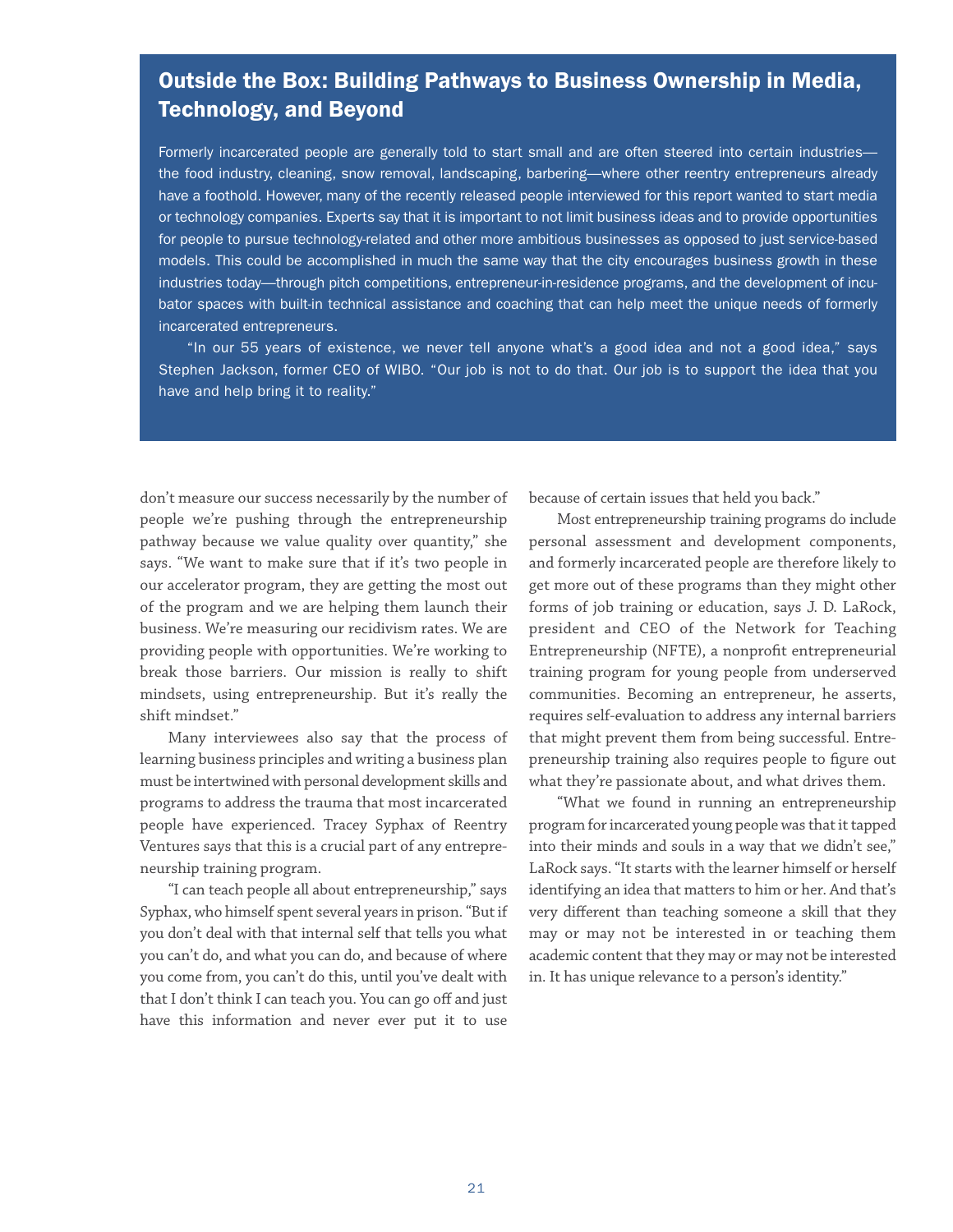## <span id="page-25-0"></span>Recommendations to Spark and Support Reentry Entrepreneurs in New York City

PROVIDE ENTREPRENEURIAL TRAINING AND SUPPORT TO 2,500 JUSTICE-INVOLVED NEW YORKERS BY 2026. Entrepreneurial education and support can help many more returning citizens achieve financial self-sufficiency and avoid future justice involvement at a time when well-paying jobs are often out of reach. Reentry entrepreneurship initiatives present a vital opportunity to build alternative pathways to economic opportunity while contributing to wealth generation in communities affected by high incarceration rates. Even for those who decide they are not ready to take the risk of starting a business, entrepreneurship training leads to increased employment earnings and significantly lower recidivism rates. Yet minimal public investment has been focused on expanding reentry entrepreneurship training. To realize this opportunity, Mayor Adams should direct the Department of Small Business Services to launch an entrepreneurship training program for formerly incarcerated New Yorkers, integrate entrepreneurship training into reentry and diversion initiatives, relaunch entrepreneurial education programming on Rikers Island, and set a five-year goal of providing 2,500 returning New Yorkers with entrepreneurial education over the next four years, backed by a \$2.5 million investment.

DEPLOY START-UP GRANTS TO REENTRY ENTREPRENEURS AND PARTNER WITH COMMUNITY DEVELOPMENT FINANCIAL INSTITUTIONS (CDFIS) TO EXPAND ACCESS TO MICROLOANS AND TECHNICAL ASSISTANCE. Formerly incarcerated New Yorkers overwhelmingly come from lower-income backgrounds and have little to no access to the friends-and-family funding that is instrumental in getting a business off the ground. To help overcome this start-up barrier, city leaders should work with private funders to provide \$1,000 microgrants to returning entrepreneurs, potentially as part of a citywide business plan competition. Grants of just \$1,000 would help reentry entrepreneurs register their business, cover licensing fees, and help with the purchase of inventory or equipment without getting into debt.

The Department of Small Business Services should also tap into the expertise of the city's Community Development Financial Institutions, which have unmatched expertise in connecting underserved entrepreneurs with affordable capital and making loans that other financial institutions deem too risky, but rarely work with reentry entrepreneurs. To realize this opportunity, SBS should launch a competitive grant program designed to enable CDFIs to partner with reentry-focused organizations—coupling the expertise of CDFIs with the existing networks and relationships of providers in the reentry ecosystem.

OFFER ENTREPRENEURSHIP TRAINING THROUGH THE CITY-FUNDED ALTERNATIVES TO INCARCERATION PROGRAM. Over the past decade, the city has boosted funding for Alternatives to Incarceration programs operated by nonprofit partner organizations and successfully diverted thousands of New Yorkers from unnecessary jail time. But to date, none of the 24 city-funded ATI programs provide entrepreneurship training or business start-up assistance. Mayor Adams should direct MOCJ to include entrepreneurial education among ATI program offerings and direct funding to local small business development organizations to create ATI programs specifically for justice-involved New Yorkers interested in pursuing entrepreneurship.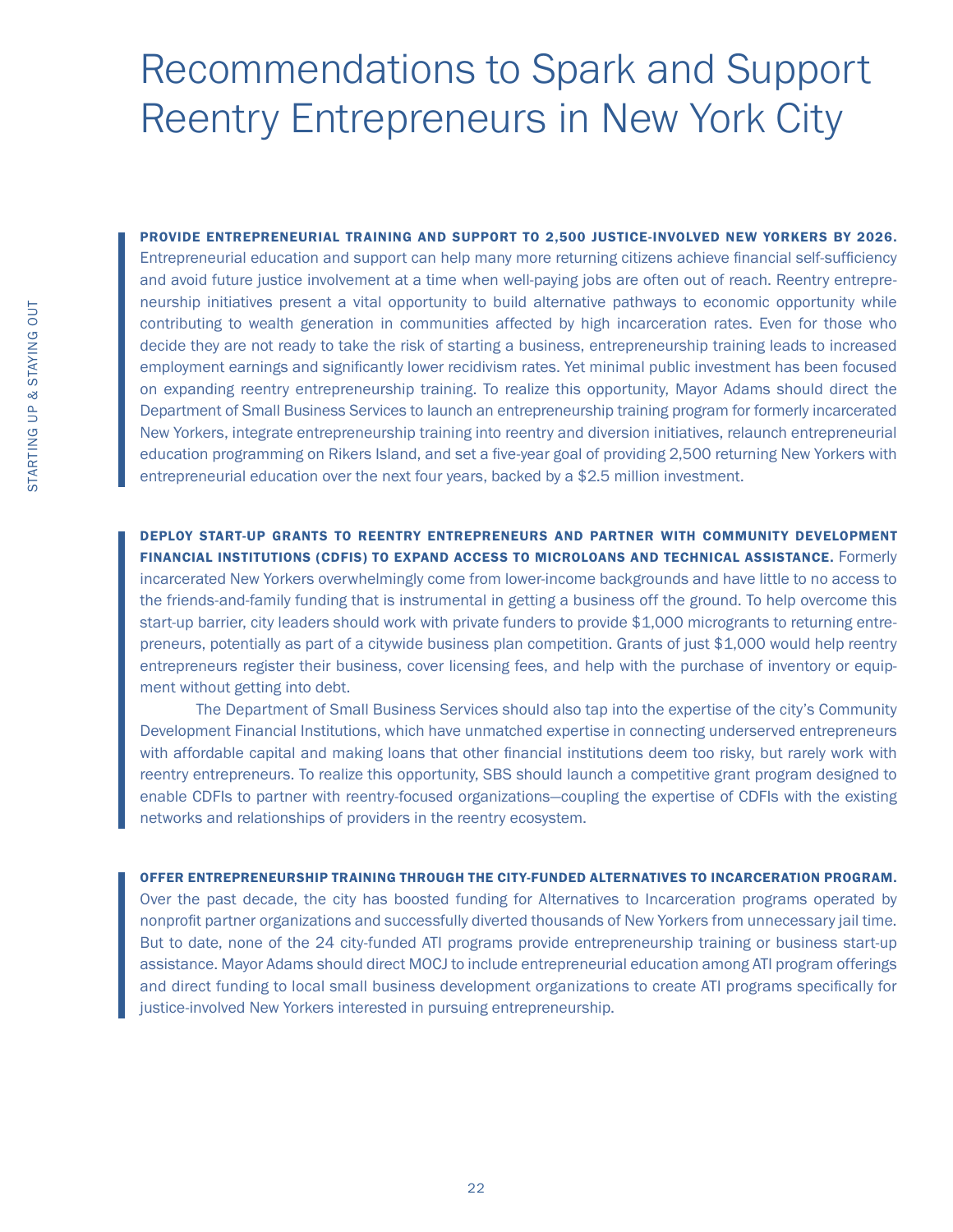LAUNCH A CITY-FUNDED BUSINESS INCUBATOR SPECIFICALLY DESIGNED FOR REENTRY ENTREPRENEURS. Start-up incubators, popular in the tech sector, provide entrepreneurs with the time, space, resources, and connections they need to transform a promising business idea into revenue-generating enterprise. In effect, incubators provide businesses with growth potential the supportive services they need to thrive. The city should fund a reentry entrepreneur incubator that combines traditional, wraparound reentry services—including supportive housing, counseling, health care, and family services—with entrepreneurial education, office or commercial space, Internet and computer access, and industry connections. Through a competitive application process, the program would provide the winners of a reentry business plan competition with time, space, and a stipend so that they can devote themselves to growing their business, and structure the program so that their participation fulfills court-ordered employment requirements.

GREATLY EXPAND ENTREPRENEURSHIP TRAINING IN STATE PRISONS. Today, just two of 50 New York State prisons provide access to entrepreneurship training programs. City and state leaders should work with entrepreneurship training organizations to expand entrepreneurial education to ten correctional facilities in the next two years, with a goal of reaching every facility in the state by 2026. Experts universally agree that business training programs are most effective when they begin in prison, where incarcerated individuals have more time to devote to coursework and developing a business plan and few of the challenges that come with returning to their communities, such as finding employment and housing, or accessing benefits and health care. Earlier access to classes on business negotiation, money management, and digital skills also give participants an advantage when they're released, whether they decide to start businesses or find jobs. Entrepreneurial education in prisons can also help dramatically improve recidivism rates. For instance, graduates of the Texas-based Prison Entrepreneurship Program experienced an 8 percent recidivism rate, compared to a state average of 40 percent.

RAMP UP THE AVAILABILITY OF CREDIT-BEARING ENTREPRENEURSHIP PROGRAMS FOR INCARCERATED NEW YORKERS THROUGH SECOND CHANCE PELL. Even though college-level courses are offered at more than half of New York State prisons, access to courses on starting a business is limited. But with the reinstatement of federal Pell Grants for all incarcerated individuals in late 2020, New York has a significant opportunity to leverage increased funding for prison higher education to massively expand access to credit-bearing business and entrepreneurship programs. The Second Chance Pell program is expanding to include three additional SUNY schools and three CUNY schools including the Borough of Manhattan Community College (BMCC) alongside North Country Community College, which participated in the program pilot and has offered an associate of applied science (AAS) in entrepreneurship management to incarcerated individuals since 2016. New York policymakers should seize this opportunity to enable far more incarcerated New Yorkers to access coursework in highly regarded entrepreneurship programs offered by New York City's public colleges, including BMCC's AAS in small business–entrepreneurship and LaGuardia Community College's business management program.

FULLY INTEGRATE ENTREPRENEURIAL SUPPORTS AND TECHNICAL BUSINESS ASSISTANCE INTO CITY-FUNDED REENTRY SERVICES, INCLUDING JAILS TO JOBS. Entrepreneurship training has been shown to greatly reduce recidivism and provide formerly incarcerated individuals with a valuable pathway to financial stability at a time when a well-paying job is hard to come by. Yet despite increased funding for reentry services as part of the city's Jails to Job initiative, city-funded programs do not include program offerings tailored to the needs and interests of aspiring business owners. Mayor Adams should build on his commitment to expanding transitional employment and supportive services by launching new programs focused on entrepreneurship, financial literacy classes, and technical business assistance—so that returning New Yorkers can access another vital pathway to economic stability.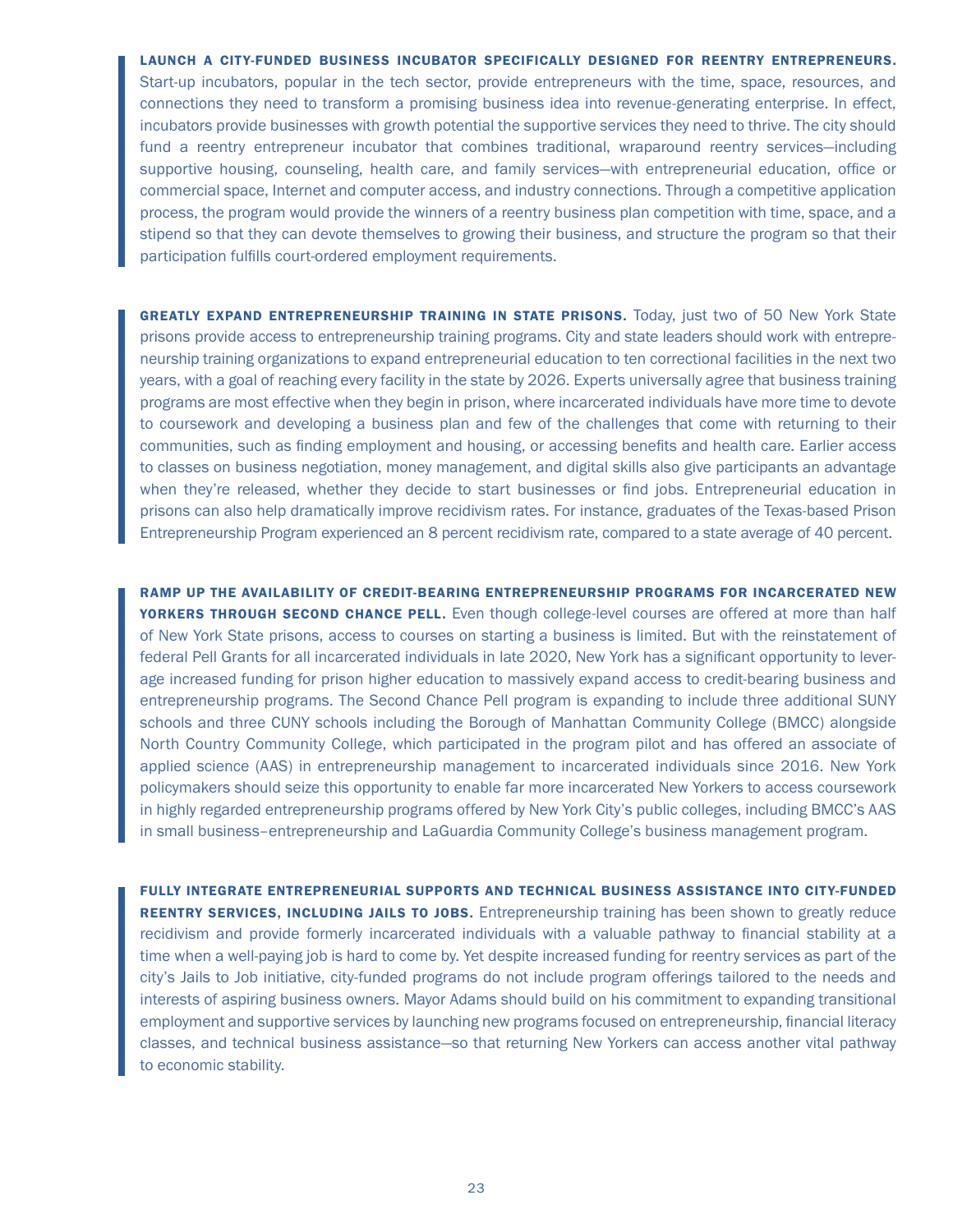PASS LEGISLATION TO AUTOMATICALLY SEAL AND EXPUNGE CRIMINAL RECORDS. Formerly incarcerated New Yorkers are routinely prevented from starting a business because of their criminal record. The widespread use of background checks excludes people with convictions from accessing loans, licenses, and business insurance for which they would otherwise qualify. Mayor Adams should work with the New York State Legislature and Governor Hochul to champion the passage of legislation that would automatically seal and expunge certain convictions, removing the third-party background check as an additional barrier to economic opportunity for formerly incarcerated individuals who have already paid their debt.

MAKE NEW YORK'S MARIJUANA BUSINESS LICENSING REQUIREMENTS MORE INCLUSIVE OF FORMERLY **INCARCERATED NEW YORKERS.** New York State's plan to issue its first 100 recreational marijuana sales licenses to formerly incarcerated individuals is a major step forward, but officials should reexamine the barriers to entry in its eligibility requirements and boost commitments to inclusivity. First, instead of requiring two years of profitable business ownership, applicants should only have to demonstrate business knowledge or be willing to work with a business partner who has previous experience. Business knowledge could be displayed through relevant credentials, professional references, or could be earned through enrolling in a business training program offered through a nonprofit small business assistance organization, CDFI, or public library. In addition, rather than only committing to prioritizing the first 100 licenses to individuals or family members of individuals with past marijuana convictions, state regulators should commit to an ongoing prioritization of these applicants by setting aside at least 25 percent of annual licenses to social and economic equity applicants. Additionally, expanding the definition of a family member in the context of the application could benefit a larger network of affected people. Under current guidance, an related applicant has to be a child/dependent, spouse, or parent of a New Yorker with a marijuana conviction—siblings, cousins, and domestic partners are not included. Finally, the state should waive the \$2,000 application fee for formerly incarcerated applicants.

LEVERAGE BRANCH LIBRARIES TO EXPAND ACCESS TO DIGITAL LITERACY AND ENTREPRENEURSHIP PROGRAMS FOR NEWLY RELEASED NEW YORKERS IN NEIGHBORHOODS WITH HIGH RATES OF JUSTICE **INVOLVEMENT.** New Yorkers who return to the city after serving lengthy prison sentences often lack the digital skills that are a prerequisite to accessing services, support, and economic opportunities today—whether the goal is landing a job or starting a business. Because branches are located in every neighborhood, including those most affected by the justice system, libraries can reach formerly incarcerated New Yorkers with a unique mix of services. The city, though, has not provided consistent funding for library services catering to the reentry population. Mayor Adams and the City Council should invest in the capacity of the three library systems to provide integrated digital literacy and career-entrepreneurship exploration for New Yorkers recently released from state prisons and city jails. Through these programs, aspiring entrepreneurs then can get access to additional library resources and connections to local, community-based business assistance and economic development organizations.

EXPAND IN-PRISON, TABLET-BASED BUSINESS AND FINANCE EDUCATION COURSES. Everyone held in New York State correctional facilities has access to tablets that can be loaded with course materials, but the tablets have not been used to provide access to entrepreneurship training. The Brian Hamilton Foundation's Starter U, a free online course in starting and growing a business, was made accessible to incarcerated individuals in North Carolina via tablets through a partnership between a private communications company and the foundation. The tablets in use in DOCCS facilities, however, do not have Internet capability. To overcome this situation, New York State DOCCS should work with training providers operating in the state and nationally to develop offline materials and pilot the deployment of Internet-enabled devices. Policymakers should consider legislation to mandate these new services and fund technology investments to ensure that all incarcerated New Yorkers can access synchronous remote learning opportunities while in prison.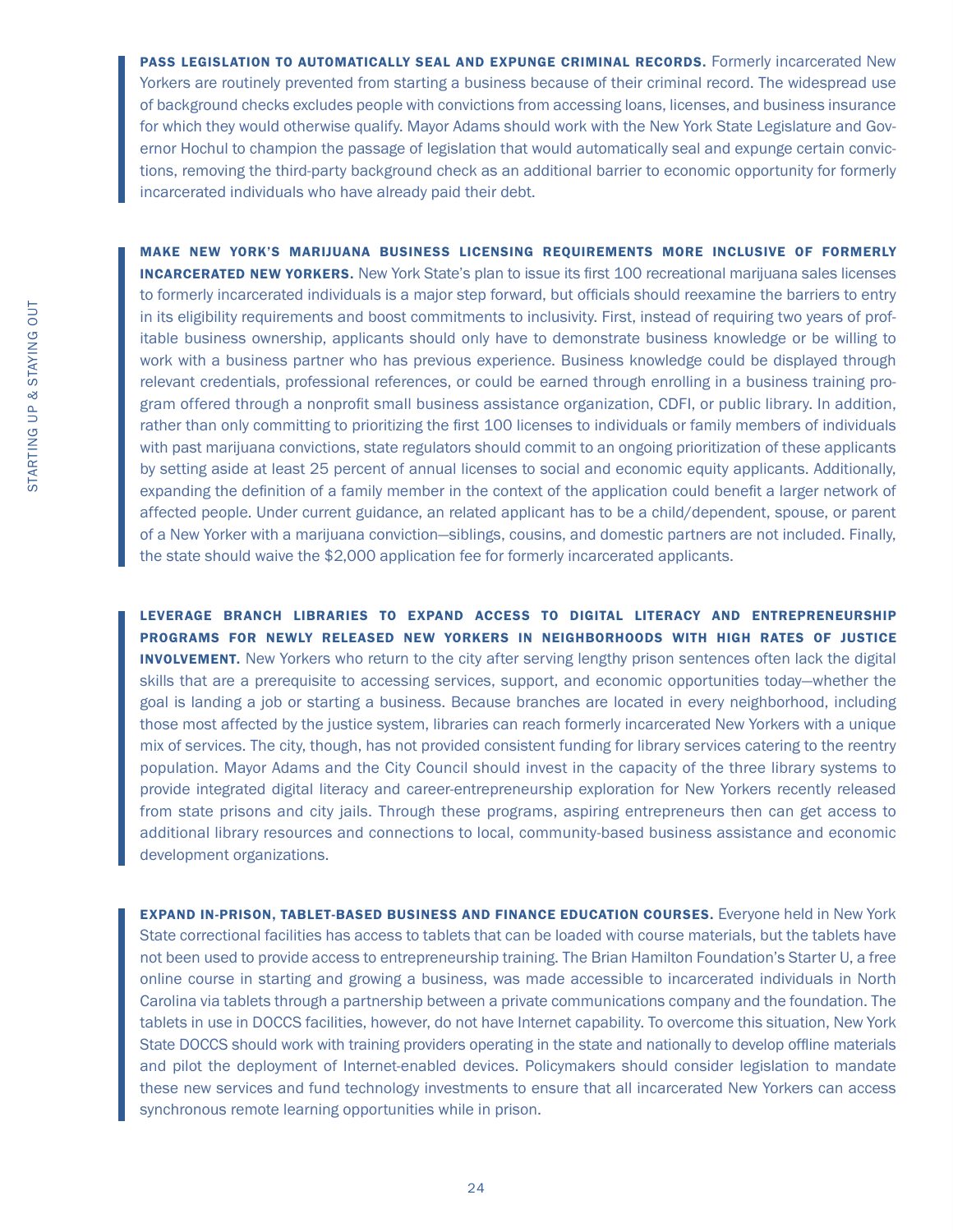WE ACKNOWLEDGE THE HELPFUL SUPPORT WE RECEIVED FROM THE MEMBERS OF AN ADVISORY board created for this project. Advisory board members, who provided suggestions and guidance but were not asked to endorse the final study nor are responsible for any errors or omissions contained in the final study, included:

**Aminata Cisse, Fortune Society Stephen Jackson**, formerly of WIBO **Damon Phillips**, University of Pennsylvania Jeanette Pineiro, Defy Ventures Jocelynne Rainey, Brooklyn Community Foundation **Tommy Safian, Opportunity Justice Topeka Sam, The Ladies of Hope Ministries** Diego Sandoval-Hernandez, Brooklyn Public Library Christopher Watler, Center for Employment Opportunities Jordyn Lexton, Drive Change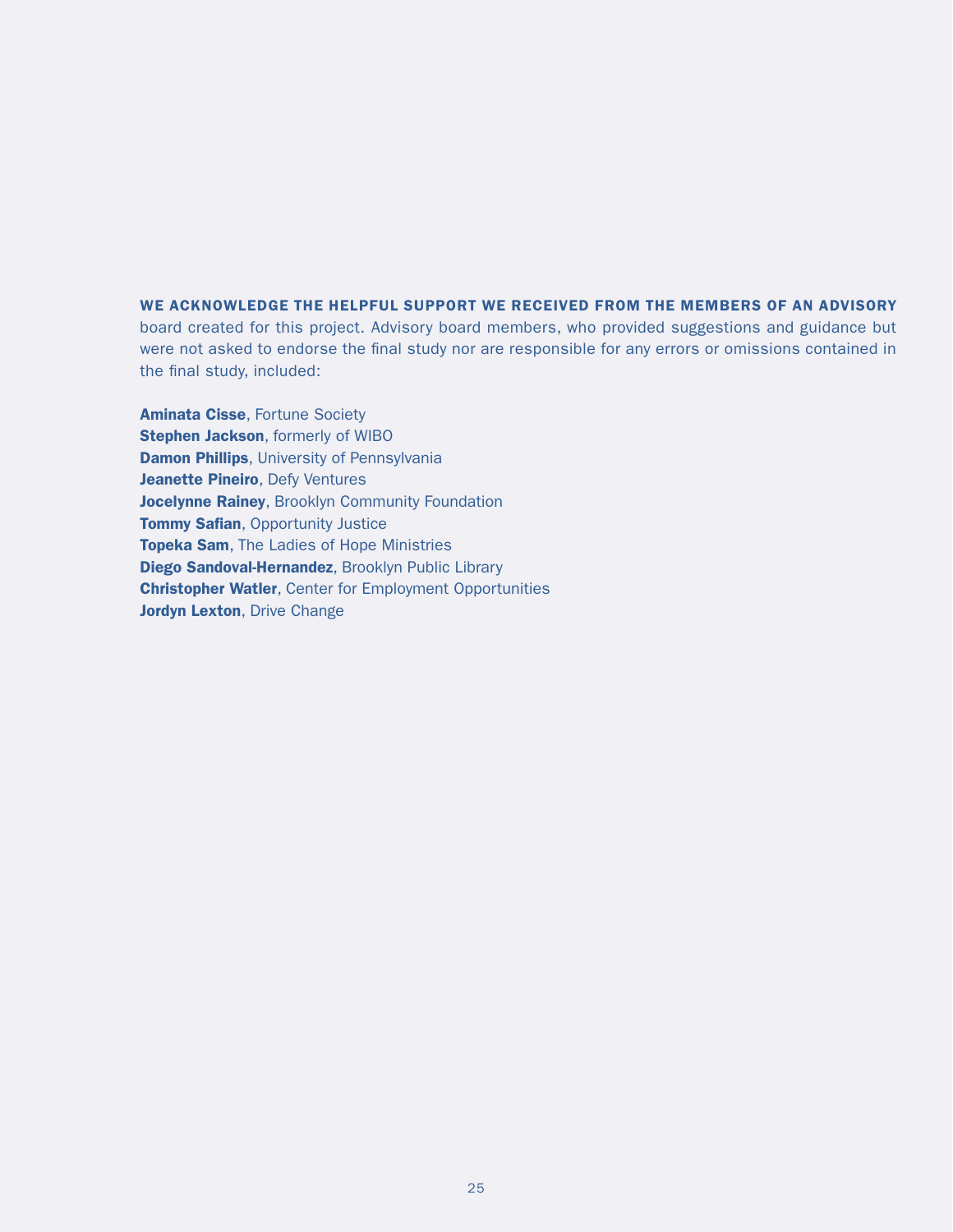#### ENDNOTES

- 1. Lucius Couloute and Daniel Kopf, "Out of Prison & Out of Work: Unemployment among formerly incarcerated people," Prison Policy Initiative, July 2018, https://www.prisonpolicy.org/reports/outofwork.html
- 2. Kylie Jiwon Hwang, "Entrepreneurship and Incarceration," Columbia University, 2021, https://academiccommons.columbia.edu/doi/10.7916/d8-gj2p-sr53/download.
- 3. "Admissions and Releases, Calendar Year 2019, New York State Corrections and Community Supervision, https://doccs.ny.gov/system/files/documents/2021/06/admissons-and-releases-2019.pdf. In 2016, 43 percent of the state's prison population were from New York City. The vast majority of released prisoners return to their home communities (Ann Jacobs and Marsha Weissman, Mapping the Landscape of Higher Education in New York State Prisons, Prisoner Reentry Institute, February 2019, https://files.eric.ed.gov/fulltext/ED594766.pdf). As of August 2021, 44 percent of New York State parolees are under supervision in New York City.
- 4. Adan Looney and Nicholas Turner, "Work and Opportunity Before and After Incarceration," The Brookings Institution, March 2018, https://www.brookings.edu/wp-content/uploads/2018/03/es\_20180314\_looneyincarceration\_final.pdf.
- 5. Jacobs and Weissman, Mapping the Landscape.
- 6. Center for an Urban Future analysis of U.S. Census Bureau ACS 2019 1-year data.
- 7. Corrections and Community Supervision, "2014 Inmate Releases: Three Year Post-Release Follow-Up," New York State, March 2021, https://doccs.ny.gov/system/files/documents/2021/03/inmate-releases-three-year-out-post-release-followup-2014.pdf; Legislative Budget Board, "Statewide Criminal and Juvenile Justice Recidivism and Revocation Rates," State of Texas, January 2019, https://www.lbb.state.tx.us/Documents/Publications/Policy\_Report/4914\_Recividism\_Revocation Rates Jan2019.pdf; Byron Johnson, William Wubbenhorst, and Curtis Schroeder, "Recidivism Reduction and Return on Investment," Baylor Institute for Studies of Religion, 2013, https://www.pep.org/wp-content/uploads/2018/02/Baylor-2013- Study-of-PEP.pdf.
- 8. Defy Ventures, "Data and Results," July 2021, https://www.defyventures.org/our-story-main/data-and-results.
- 9. Conbody, "About," 2021, https://conbody.com/about.
- 10. Lucius Couloute, "Nowhere to Go: Homelessness among formerly incarcerated people," Prison Policy Initiative, August 2018, https://www.prisonpolicy.org/reports/housing.html.
- 11. Office of the Mayor, "Mayor de Blasio Announces Re-Entry Services for Everyone in City Jails by End of This Year," New York City, March 29, 2017, https://www1.nyc.gov/office-of-the-mayor/news/187-17/mayor-de-blasio-re-entry-services-everyone-cityjails-end-this-year#/0.
- 12. New York City Criminal Justice, "Alternatives to Incarceration: Court-Mandated, Supportive, Community-Based Services," November 2020, http://criminaljustice.cityofnewyork.us/wp-content/uploads/2020/11/Alternatives-to-Incarceration-Program-Booklet\_2020.pdf.
- 13. CUF analysis of data from the U.S. Bureau of Labor Statistics, "Business Employment Dynamics Data by States," "New York: Table 7. Survival of Private Sector Establishments by Opening Year," https://www.bls.gov/bdm/ny\_age\_total\_table7.txt.
- 14. SUNY, "Education: Pell Reinstatement and Second Chance Pell," 2021, https://www.suny.edu/impact/education/heji/pelland-second-chance-pell; Kate Heenan, ed., Connections 2021: A Free Guide for Formerly Incarcerated People in New York City (New York Public Library, 2021), 69–70, https://www.nypl.org/sites/default/files/connections\_2021.pdf.
- 15. Federal Student Aid, "Schools Participating in the Experimental Sites Initiative (ESI)," U.S. Department of Education, last updated August 6, 2021, https://experimentalsites.ed.gov/exp/pdf/ESIParticipants.pdf.
- 16. Data 2Go NYC, "Maps: Incarceration Rate by Community District: Brooklyn Community District 16, Brownsville and Ocean Hill," https://data2go.nyc/map/?id=316\*36047015900\*jail\_incar\_cd!undefined!ns\*!other\_pop\_puma\_506~ahdi\_puma\_1~sch enrol puma 112~no hs\_puma\_111~age\_pyramid\_male\_85\_plus\_puma\_20~median\_household\_income\_puma\_397~median\_personal\_earnings\_puma\_400~dis\_y\_perc\_puma\_102~poverty\_ceo\_puma\_417~unemployment\_puma\_408~pre\_k\_ puma\_107!\*air\_qual\_cd~ahdi\_puma\*family\_homeless\_cd\_245#10/40.8278/-73.9586.
- 17. Gabriel Torres-Rivera, "Keeping It Real: A Perspective on the Formerly Incarcerated in New York," Reentry Talk, March 2011, https://b.3cdn.net/nycss/9125fe2be1362719c7\_bzm6i681u.pdf.
- 18. About 20,600 people were released from New York State prisons in 2019, which is the approximate number of people released in an average year. According to the New York Department of Corrections and Community Supervision, 11,500 people were released from prisons in 2020, a much lower figure than in previous years due in part to the pandemic.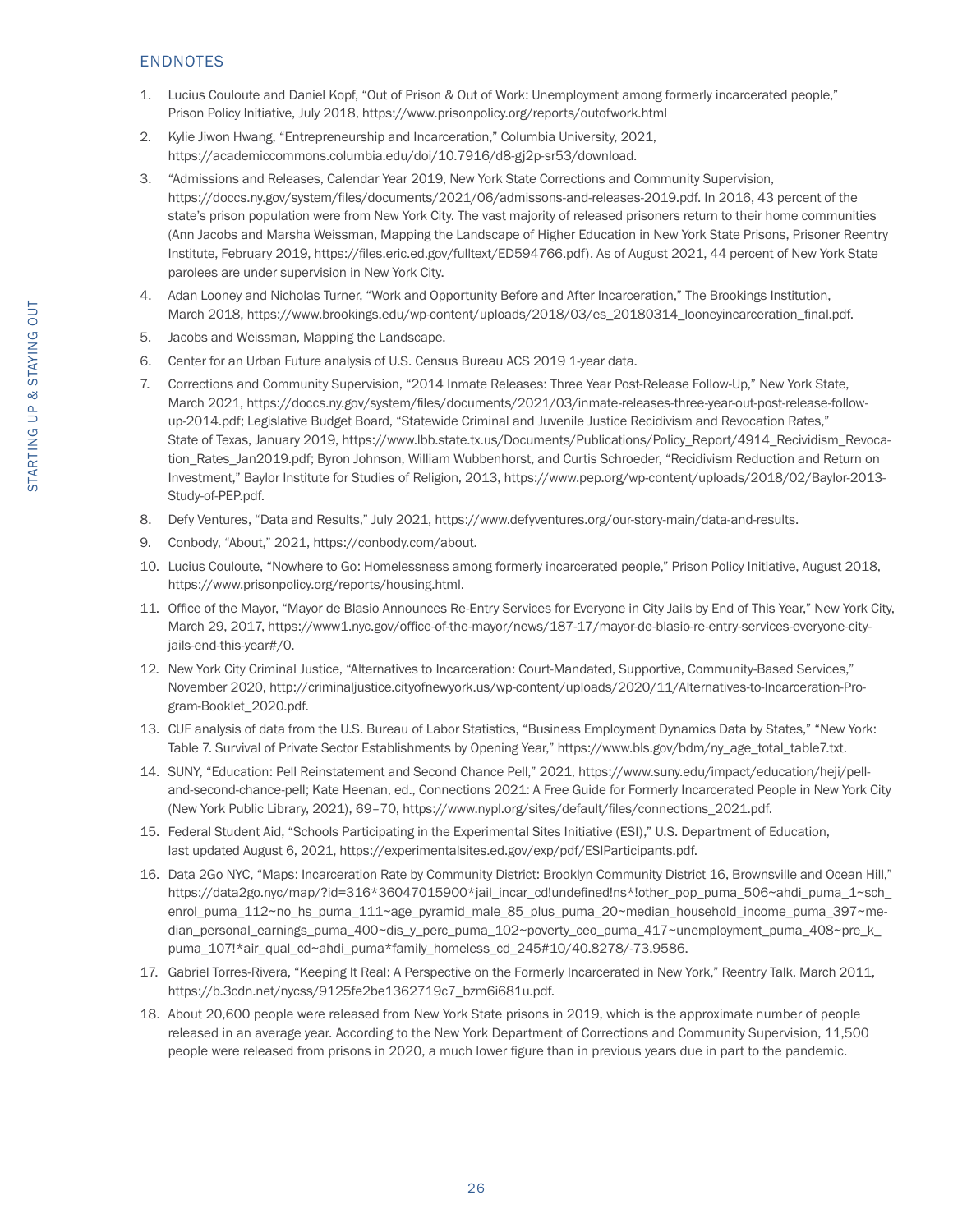- 19. Corrections and Community Supervision, "DOCCS Fact Sheet," New York State, August 1, 2021, https://doccs.ny.gov/system/files/documents/2021/08/doccs-fact-sheet-august-2021.pdf; Jonathan Bowles and Charles Shaviro, "Bearing the Brunt: Where NYC's Hard-Hit Sector Workers Live," Center for an Urban Future, May 2020, https://nycfuture.org/research/where-hard-hit-sector-workers-live.
- 20. Department of Labor, "State Labor Department Releases Preliminary February 2021 Area Unemployment Rates," Press Release, March 30, 2021, https://dol.ny.gov/system/files/documents/2021/03/state-labor-department-releases-preliminary-february-2021-area-unemployment-rates.pdf.
- 21. Center for an Urban Future analysis of U.S. Census Bureau ACS 2019 1-year data.
- 22. Alexi Jones, "Correctional Control 2018: Incarceration and Supervision by State," Prison Policy Initiative, December 2018, https://www.prisonpolicy.org/reports/correctionalcontrol2018.html.
- 23. Andrew M. Cuomo, Governor, 2018 State of the State (Albany: New York State, 2018), https://www.governor.ny.gov/sites/governor.ny.gov/files/atoms/files/2018-stateofthestatebook.pdf.
- 24. Corrections and Community Supervision, "DOCCS Fact Sheet."
- 25. Torres-Rivera, "Keeping It Real."
- 26. Institute for Justice and Opportunity at John Jay College, "Getting to Work With a Criminal Record: New York State License Guides," https://files.eric.ed.gov/fulltext/ED609015.pdf.
- 27. Abhay P. Aneja and Carlos F. Avenancio-León, "Credit-Driven Crime Cycles: The Connection Between Incarceration and Access to Credit," Job Market Paper, University of California Berkeley, December 2017, https://drive.google.com/file/d/1cCA\_9pF\_YB-JGaJpywJxaOSjic9CHGs7c/view.
- 28. Committee on Criminal Justice, "Entrepreneurship Training for Formerly Incarcerated Persons," New York City Council, June 18, 2020, https://legistar.council.nyc.gov/LegislationDetail.aspx?ID=4573813&GUID=14FE32D4-62B5-401E-A065-73606BC-90C76&Options=&Search=.
- 29. U.S. Senate Committee on Small Business and Entrepreneurship, "Cardin Introduces Legislation to Empower Returning Citizens to Start Businesses," Press Release, April 9, 2019, https://www.sbc.senate.gov/public/index.cfm/2019/4/cardin-introduces-legislation-to-empower-returning-citizens-to-start-businesses.
- 30. Seedco, "Weedindex 2018," 2018, http://weedindex.io/#countryresults.
- 31. Drug Policy Alliance & Marijuana Arrest Research Project, Unjust and Unconstitutional, July, 2017 https://drugpolicy.org/sites/ default/files/Marijuana-Arrests-NYC-Unjust-Unconstitutional-July2017\_2.pdf
- 32. New York Police Department, Marijuana Arrests and Summonses, accessed April 2022, https://www1.nyc.gov/site/nypd/ stats/reports-analysis/marijuana.page
- 33. The Dormitory Authority of the State of New York, "New York Social Equity Cannabis Investment Fund Request for Information (RFI)," February 2022, https://www.dasny.org/sites/default/files/rfp-documents/2022-02/New%20York%20Social%20Equity%20Cannabis%20Investment%20Fund%20RFI.pdf
- 34. Office of Cannabis Management, Conditional Adult-Use Retail Dispensary, March 2022, https://cannabis.ny.gov/system/files/ documents/2022/03/part\_116\_caurd\_regulations\_031022.pdf